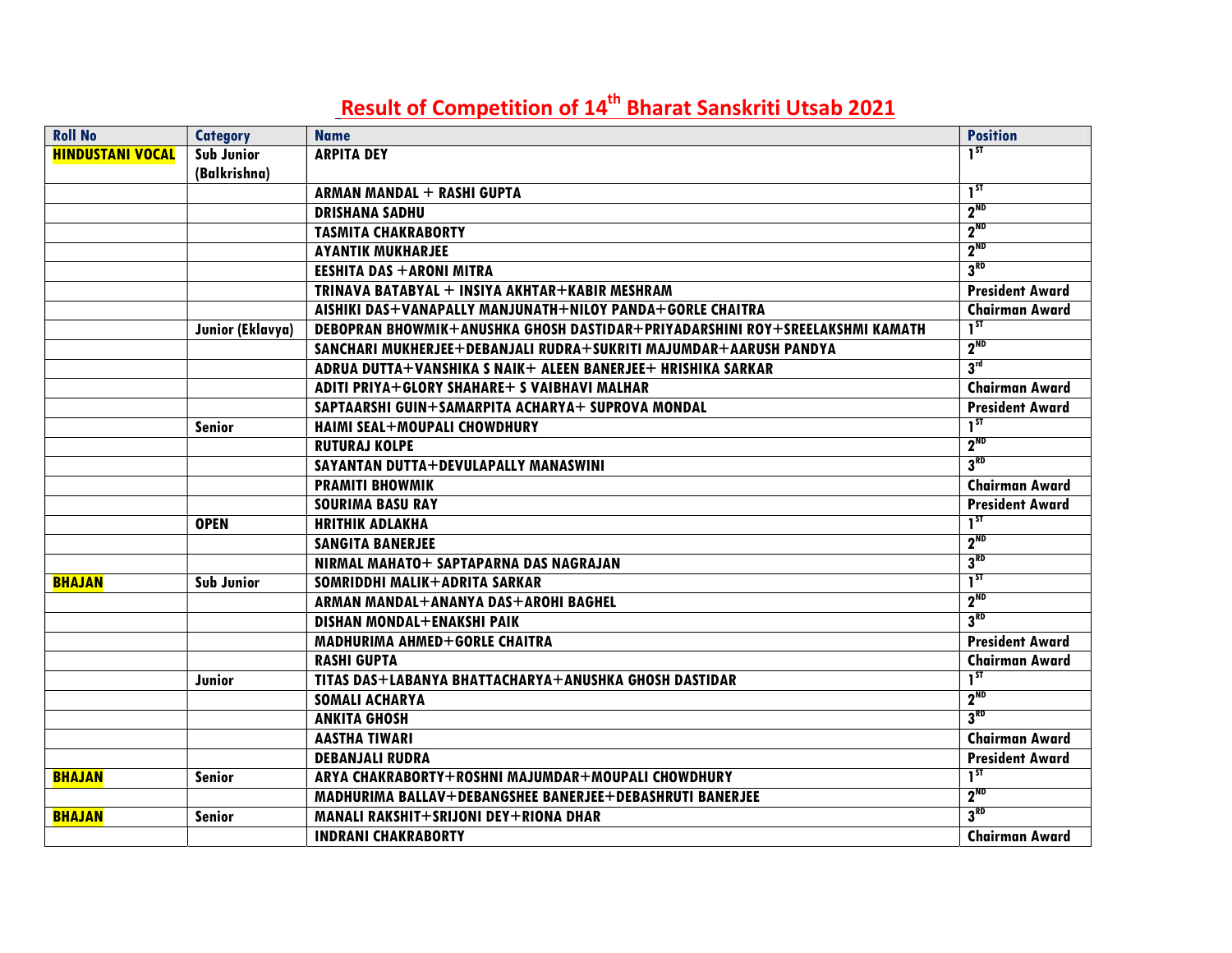|                         | <b>Open</b>       | SONALI DATTA+ANUPRIYA DUTTA                                          | $1^{5T}$               |
|-------------------------|-------------------|----------------------------------------------------------------------|------------------------|
|                         |                   | SANGITA ROY KARMAKAR+URMIMALA MUKHOPADHYAY                           | $2^{ND}$               |
| <b>NAZRUL GEETI</b>     | <b>SUB JUNIOR</b> | SRIJAN SARKAR+ DRISANA SADHU+ EESHITA DAS                            | $1^{ST}$               |
|                         |                   | <b>ADRITI GHOSH + DISHAN MONDAL</b>                                  | $2^{ND}$               |
|                         |                   | <b>ANANYA DAS+ ADWITIVA SARKAR</b>                                   | 3 <sup>RD</sup>        |
|                         |                   | <b>NILADRI HALDER</b>                                                | <b>Chairman Award</b>  |
|                         | <b>JUNIOR</b>     | SOUMILI BISWAS+DEBANJALI RUDRA+ANUSHKA GHOSH DASTIDAR                | $1^{5T}$               |
|                         |                   | DEBOSMI SEN HAZRA+ SOUPAMEE MONDAL+ SAMPRITY SARKAR                  | 2 <sup>ND</sup>        |
|                         |                   | OISHIKI SANNYAL+SHREJA SAHA+ HIYA DUTTA+TITAS DAS                    | 3 <sup>RD</sup>        |
|                         |                   | <b>ESHANI DUTTA+ SUBHASREE CHAKRABORTY</b>                           |                        |
|                         |                   | <b>SRIJANI KAPASI+ PURBASHA DAS</b>                                  | <b>President Award</b> |
|                         |                   | DISHAN DAS+ ANINDITA DAWN                                            | <b>Chairman Award</b>  |
| <b>NAZRUL GEETI</b>     | <b>Senior</b>     | SHREYASHRI HAZRA+SWARNALI BISWAS+SHREYASHI HAZRA                     | 1 <sup>ST</sup>        |
|                         |                   | SHRABANI DAS+DEBANGSHEE BANERJEE+SRIJITA DASGUPTA                    | 2 <sub>ND</sub>        |
|                         |                   | WRIJA ROY+SUCHISMITA ROY+SOURIMA BASU RAY                            | 3RD                    |
|                         |                   | <b>ROSHNI MAJUMDAR</b>                                               | <b>CHAIRMAN AWARD</b>  |
|                         |                   | <b>SRIJONI DEY</b>                                                   | <b>PRESIDENT AWARD</b> |
|                         | <b>Open</b>       | SATAVISHA GHOSH+ANUPRIYA DUTTA                                       | 1 <sub>ST</sub>        |
|                         |                   | SANGITA PAUL+MADHUMITA CHAKRABRTY                                    | 2 <sub>ND</sub>        |
|                         |                   | <b>JHARNA GANGULY</b>                                                | 3RD                    |
| <b>RABINDRA SANGEET</b> | <b>Sub Junior</b> | <b>EESHITA DAS+SOHAM BANERJEE+BORNINEE ROY</b>                       | 1 <sub>st</sub>        |
|                         |                   | AISHI KUMAR+SRISHA ROY+ ABHISHIKTA DAS+SRIJON SARKAR                 | 2 <sub>ND</sub>        |
|                         |                   | ADRIJA MONDAL+ANUVA DAS+ANANYA DAS+ADRITA SARKAR                     | 3RD                    |
|                         |                   | MEHUL BHATTACHARYA+PRAPTI MONDAL+NILADRI SARKAR                      | <b>Chairman Award</b>  |
|                         |                   | RAJANYA HAZRA+ENAKSHI PAIK+BIDIPTO SEN                               | <b>President Award</b> |
|                         | Junior            | TITAS DAS+PRIYADARSHINI ROY+SUNVI HAZRA+ANUSKA GHOSH DASTIDAR        | 1 <sub>ST</sub>        |
|                         |                   | SAPTARSHI GUIN+AROHI MONDAL+DEBOSMI SEN HAZRA                        | 2 <sub>ND</sub>        |
|                         |                   | ANUPRIYA HAZRA+OISHIKI SANNYAL +DEBANJALI RUDRA                      | 3 <sub>RD</sub>        |
|                         |                   | <b>DEBIKA KARFA+SHUBHAM SINHA</b>                                    | <b>Chairman Award</b>  |
|                         |                   | ZOYA SHIREEN+ADWITYA SUR +PRITHA ROY+PRITI MONDAL                    | <b>President Award</b> |
|                         | <b>Senior</b>     | SHREEJA SARKAR+SOHINI SOM+SAGARIKA DEB                               | 1 <sup>ST</sup>        |
|                         |                   | SAYANTIKA CHATTARAJ+DEBANGSHEE BANERJEE+SHREYA GHOSH +AMRITA GOSWAMI | 2 <sub>ND</sub>        |
|                         |                   | ANANYA DAS+SOUMILI MUKHARJEE+SHILPI KUNDU                            | 3RD                    |
| <b>RABINDRA SANGEET</b> |                   | SRIJONI DEY+ANINDTA BHATTACHARYA                                     | <b>CHAIRMAN AWARD</b>  |
|                         |                   | <b>SUFI ARANYA ABID</b>                                              | <b>PRESIDENT AWARD</b> |
|                         | <b>OPEN</b>       | <b>BARNALI GHOSH + SARBANI SARKAR</b>                                | 1 <sub>ST</sub>        |
|                         |                   | <b>CHANDANA BANDOPADHYAY+ RUPALI DEY</b>                             | 2 <sub>ND</sub>        |
| <b>RABINDRA SANGEET</b> | <b>OPEN</b>       | MANISHA MUKHOPADHYAY+NALINI SURYA                                    | 3 <sub>RD</sub>        |
|                         |                   | MAHUA DAS + CHANDANA KANYSHABANIK                                    | <b>Chairman Award</b>  |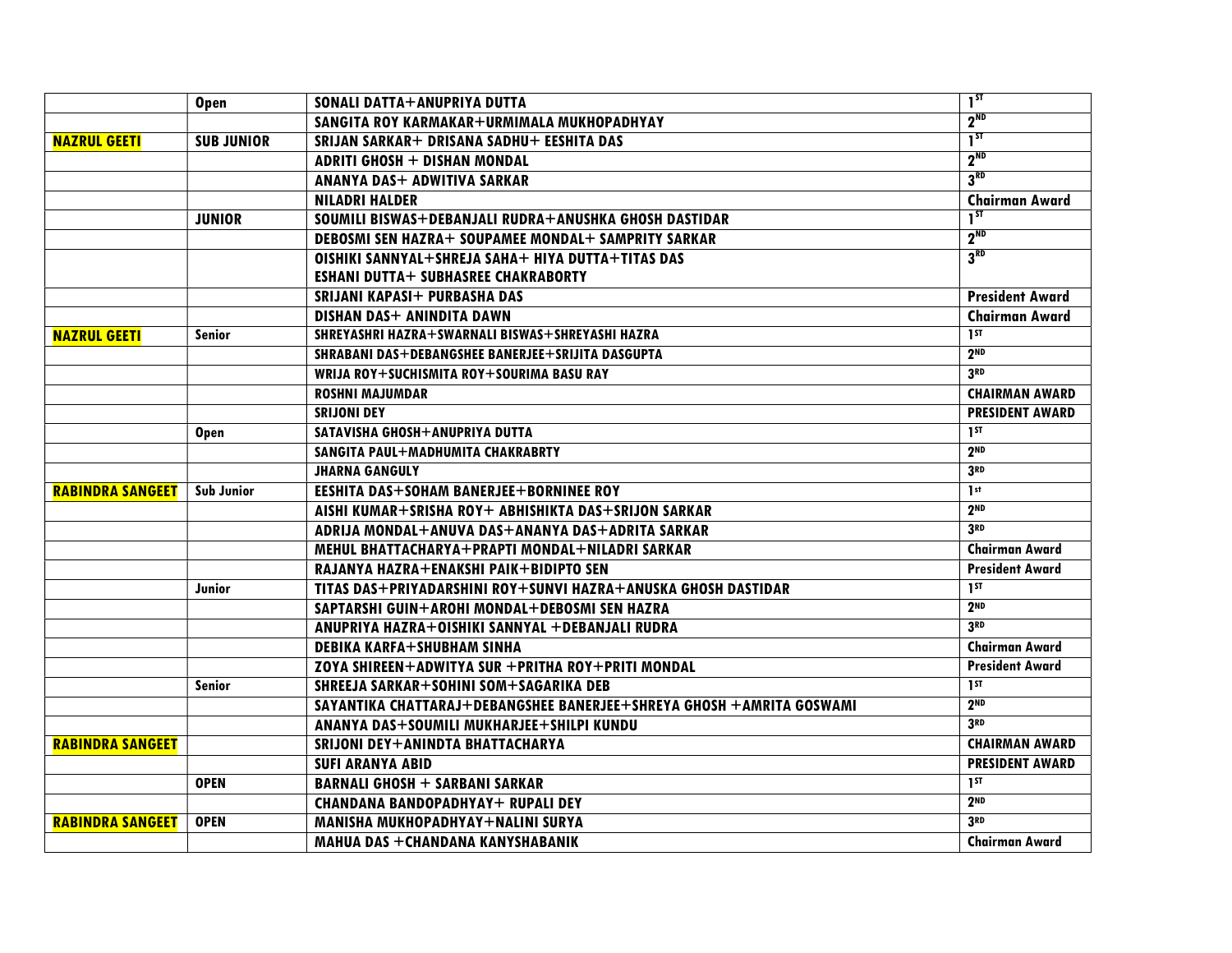|                       |                   | <b>NABANITA CHAKRABORTY</b>                          | <b>President Award</b> |
|-----------------------|-------------------|------------------------------------------------------|------------------------|
| <b>FOLK SONG</b>      | <b>SUB JUNIOR</b> | <b>ANANYA DAS</b>                                    | 1ST                    |
|                       |                   | <b>EANKSHI PAIK+ EESHITA DAS</b>                     | 2 <sub>ND</sub>        |
|                       |                   | <b>SOHAM BANERJEE</b>                                | 3RD                    |
|                       | <b>JUNIOR</b>     | SAMPRITY KONER+SUFI SARA JAHAN+ANUSKA GHOSH DASTIDAR | 1 <sup>ST</sup>        |
|                       |                   | <b>HIYA DUTTA+ DEBANJALI RUDRA</b>                   | 2 <sub>ND</sub>        |
|                       |                   | SRIJANI KAPASI+SANVI HAZRA+ TITAS DAS                | 3RD                    |
|                       |                   | ANTARJETA PAL+NISHKA SHRIYAN+ TANVI KAPADI           | <b>Chairman Award</b>  |
|                       |                   | ARPAN CHAKRABORTY+SUBHANWITA DEY+RAJESWARI PANDEY    | <b>President Award</b> |
|                       | <b>SENIOR</b>     | JOYITA CHAKRABORTY+SOUMILI MUKHARJEE                 | 1 <sup>ST</sup>        |
|                       |                   | MOUMITA DUTTA+SUSHMITA BHOWMIK                       | 2 <sub>ND</sub>        |
|                       |                   | SOHINI SOM+ SRIJA BANERJEE+SUFI ARANYA ABID          | 3RD                    |
|                       | <b>OPEN</b>       | <b>BARNALI GHOSH + SHILPI KUNDU</b>                  | 1ST                    |
|                       |                   | <b>PUBALI KUNDU</b>                                  | 2 <sub>ND</sub>        |
|                       |                   | <b>INDU CHAKRABORTY</b>                              | 3 <sub>RD</sub>        |
| <b>SEMI CLASSICAL</b> | <b>SUB JUNIOR</b> | EESHITA DAS+ABHISHIKTA DAS+ARGHADIP SAHOO            | 1 <sub>ST</sub>        |
| <b>SONG</b>           |                   |                                                      |                        |
|                       |                   | ARMAN MONDAL+ENAKSHI PAIK                            | 2 <sub>ND</sub>        |
|                       |                   | <b>KOTA ANIKETH+RHYTHM BALI</b>                      | 3RD                    |
|                       |                   | <b>DIVIJ N MESHRAM</b>                               | <b>CHAIRMAN AWARD</b>  |
|                       |                   | <b>AARYA KASHYAP</b>                                 | <b>PRESIDENT AWARD</b> |
|                       | <b>JUNIOR</b>     | ANUJA BANERJEE +AROHI MONDAL                         | 1 <sub>ST</sub>        |
|                       |                   | SULAGNA DAN+TVARITA GOVINDA+ANUSHKA GHOSH DASTIDAR   | 2 <sub>ND</sub>        |
|                       |                   | TITAS DAS+ADITRI KARMAKAR+OISHIKI SANNYAL            | 3RD                    |
|                       |                   | <b>PREETY U SHAHARE+URJASWATI ROY CHOWDHURY</b>      | <b>CHAIRMAN AWARD</b>  |
|                       |                   | PRIYADARSHINI ROY+ARATRIKA MONDAL+DRRUV KHITHANI     | <b>PRESIDENT AWARD</b> |
|                       | <b>SENIOR</b>     | SOURIMA BASU ROY+SAHELI SEN                          | 1 ST                   |
|                       |                   | SUCHISMITA ROY+SHREYOSHI HAZRA                       | 2 <sub>ND</sub>        |
|                       |                   | <b>DEBANGSHI BANERJEE+ADRITA CHAKRABORTY</b>         | 3 <sub>RD</sub>        |
|                       |                   | <b>DEBJANI MONDAL</b>                                | <b>CHAIRMAN AWARD</b>  |
|                       |                   | SOUMILI MUKHARJEE+SHEULI BANERJEE                    |                        |
|                       | <b>OPEN</b>       | NABANITA CHAKRABORTY+REEK ROY+ANNIE CHAURASIA        | 1 <sub>ST</sub>        |
|                       |                   | <b>SANGITA BANERJEE</b>                              | 2 <sub>ND</sub>        |
|                       |                   | <b>SANGITA PAUL+PROSENJIT DEY</b>                    | 3 <sub>RD</sub>        |
|                       |                   | <b>PREETI SHARMA</b>                                 | <b>CHAIRMAN AWARD</b>  |
|                       |                   | <b>AMBIKA KASHYAP</b>                                | <b>PRESIDENT AWARD</b> |
| <b>CARNATIC VOCAL</b> | <b>SUB JUNIOR</b> | <b>ANVITHA BALAKUMARAN</b>                           | 1ST                    |
|                       | <b>JUNIOR</b>     | <b>SOURISH CHATTERJEE</b>                            | 1 <sub>ST</sub>        |
| <b>KATHAK DANCE</b>   | <b>SUB JUNIOR</b> | SREEJA BASU+RITISHA DAS+ANSHIKA GHOSH+DIPTI SINGH    | 1 <sub>2</sub>         |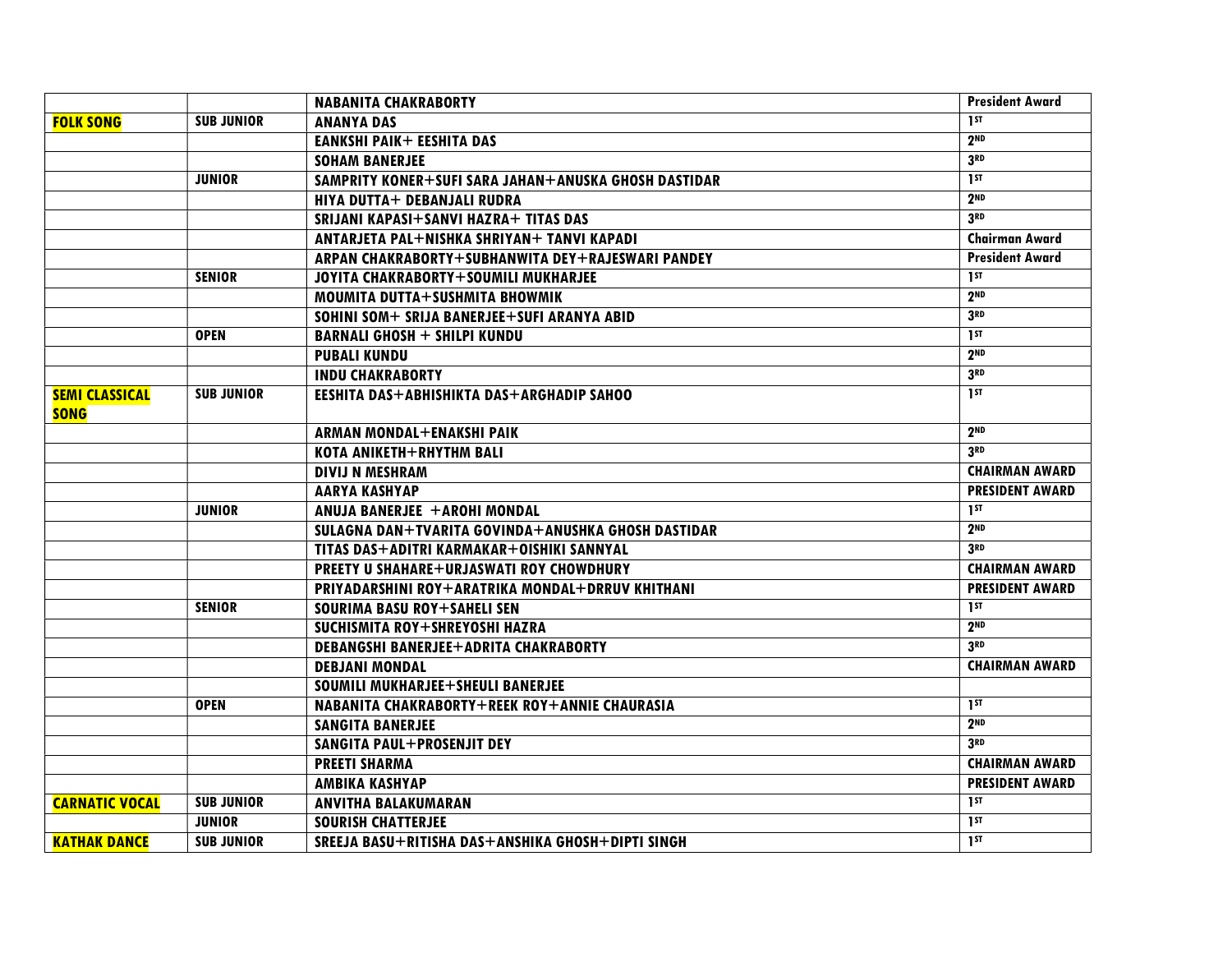|                     |                   | SAHELI CHAKRABORTY+KRITIKA BHATTACHARYA+MAITRI PAUL+MUKTA CHOWDHURY          | 2 <sub>ND</sub>         |
|---------------------|-------------------|------------------------------------------------------------------------------|-------------------------|
|                     |                   | ADRITI DOLUI+PRIYANSHI KARMAKAR+RISHA BANIK                                  | 3 <sub>RD</sub>         |
|                     |                   | SHREYASI SAMANTA+PURBASHA DAS+ZAARA YOGESH                                   | <b>Chairman Award</b>   |
|                     |                   | RIDDHIMA ROY+SHAON MUKHARJEE                                                 | <b>President Award</b>  |
|                     | <b>JUNIOR</b>     | UTSA SAHA+KOUSHANI KUNDU+TANISHA GUPTA+JAGRITI MANDAL+SARNYA DAS+ SAYANI     | 1 <sup>ST</sup>         |
|                     |                   | <b>CHOWDHURY+ ABHIPSA NANDI</b>                                              |                         |
|                     |                   | ANWESHA ROY+ SOUMILI GHOSH+DISHIKA CHHABRA+BORNINI DEY+ANANYA MANDAL+GUNJARI | 2 <sub>ND</sub>         |
|                     |                   | DHAR+ADVAITA ACHARYA+PRACHI BHOWMIK+SHILPA PANDIT                            |                         |
|                     |                   | POULAMI GHOSH + PRIYAL NARU+ GEET BARDHAN+ PRATISHRUTI BANDYOPADHYAY+HIYA    | 3RD                     |
|                     |                   | MAITY+PRIYANSHA KHAMARU+SUZAN MUKHARJEE                                      |                         |
|                     |                   | SOHINI CHATTAPADHYAY+PARIBREETA MITRA+ SHROMONA PANJA+KANAI YOGESH GOUR      | <b>Chairman Award</b>   |
|                     |                   | SNEHA DUTTA+ ANINDITA DAWN+ANINDITA KANJALE+0ISHIKA SAMMADDAR                | <b>President Award</b>  |
|                     | <b>SENIOR</b>     | ESHIKA SOM + DEBOLINA BAG+SAI PARVIN GOKHLE +ANWESA CHANDRA+JAGRUK SEBAK     | $\overline{\mathbf{a}}$ |
|                     |                   | PIASYE BISWAS+ SANCHARI ROY+SRIJITA MITRA+SRESTHA KAR+ANISHA MANDAL+ SUDIPTA | 2 <sub>ND</sub>         |
|                     |                   | <b>MANDAL</b>                                                                |                         |
|                     |                   | SAIBA KHATUN + SONALI DUTTA+KAUSHANI DUTTA+MOULI DEY                         | 3RD                     |
|                     |                   | SNEHA DEY+ VIBHUTI SHARMA+VAIDIKI DAS+KOYEL MUKHARJEE                        | <b>President Award</b>  |
|                     | <b>OPEN</b>       | YESHA LAXMIKANT THACKER +KAUSHAMBY NANDY+ DEBJANI MITRA                      | 1ST                     |
|                     |                   | ISHIKA BISWAS+ SHREEJITA SEBAK +ARYA PARESH CHITALE                          | 2 <sub>ND</sub>         |
|                     |                   | <b>PRIYADARSHINI ROY</b>                                                     | 3 <sup>RD</sup>         |
| <b>TABLA</b>        | <b>SUB JUNIOR</b> | <b>NANDINI PATEL+ABHISHAR THAKUR</b>                                         | 1 <sub>ST</sub>         |
|                     |                   | <b>SRIJIT BANERJE+RANOJOY BHOWMIK</b>                                        | 2 <sub>ND</sub>         |
|                     |                   | <b>SHREYAN MITRA+SHRIRANG TELANG</b>                                         | 3RD                     |
|                     |                   | <b>DEBAJYOTI ROY</b>                                                         | <b>CHAIRMAN AWARD</b>   |
|                     |                   | <b>RAYIRTH VARDHAN PE</b>                                                    | <b>PRESIDENT AWARD</b>  |
|                     | <b>JUNIOR</b>     | TABASMO CHAKRABORTY + PRAYAT PANDEY + RAUMAKH PAUL + SWAPNARSHI MALI         | 1 <sub>ST</sub>         |
|                     |                   | RAHUL SARKAR + SAGNIK ROY+DEBRAJ BAR+MOUSOM KR HAIT                          | 2 <sub>ND</sub>         |
|                     |                   | <b>BASAB CHAKRABORTY+SAMANWAYA MAITY</b>                                     | 3RD                     |
| <b>TABLA</b>        |                   | PRADNYAN PRAVIN CHAVAN+ABHINAV SARATHY+ANIRBAN MALLICK+JIVITESH PUNWATKAR    | <b>CHAIRMAN AWARD</b>   |
|                     |                   | RAJDEEP DEY SARKAR + ROCHISHNU BHATTACHARYA+P SUBRAMANYAM BHUVAN             | <b>PRESIDENT AWARAD</b> |
|                     | <b>SENIOR</b>     | <b>SOUNAK HAZRA+DEBAJYOTI SARDAR</b>                                         | 1 <sup>st</sup>         |
|                     |                   | <b>RATUL MAUMDAR+MITHUN SARKAR</b>                                           | 2 <sub>ND</sub>         |
| <b>TABLA</b>        |                   | ARITRA MUKHARJEE+K JAYANTH DATTA                                             | 3 <sub>RD</sub>         |
|                     | <b>OPEN</b>       | <b>SWARUP KR MAJHI</b>                                                       | 1 <sub>ST</sub>         |
|                     |                   | <b>SUBHASHIS GHOSH</b>                                                       | 2 <sup>ND</sup>         |
| <b>INSTRUMENTAL</b> | <b>SUB JUNIOR</b> | <b>DEBAJYOTI ROY</b>                                                         | $1^{5}$                 |
|                     |                   | SANCHIT SONTOSH KULKARNI+SIDHIKSHA DAS                                       | 2 <sub>ND</sub>         |
|                     |                   | <b>ARNAV MANOJ JAISWAL</b>                                                   | 3 <sup>RD</sup>         |
| <b>INSTRUMENTAL</b> | <b>SUB JUNIOR</b> | <b>TRUPTI RAVI AGARWAL</b>                                                   | <b>PRESIDENT AWARD</b>  |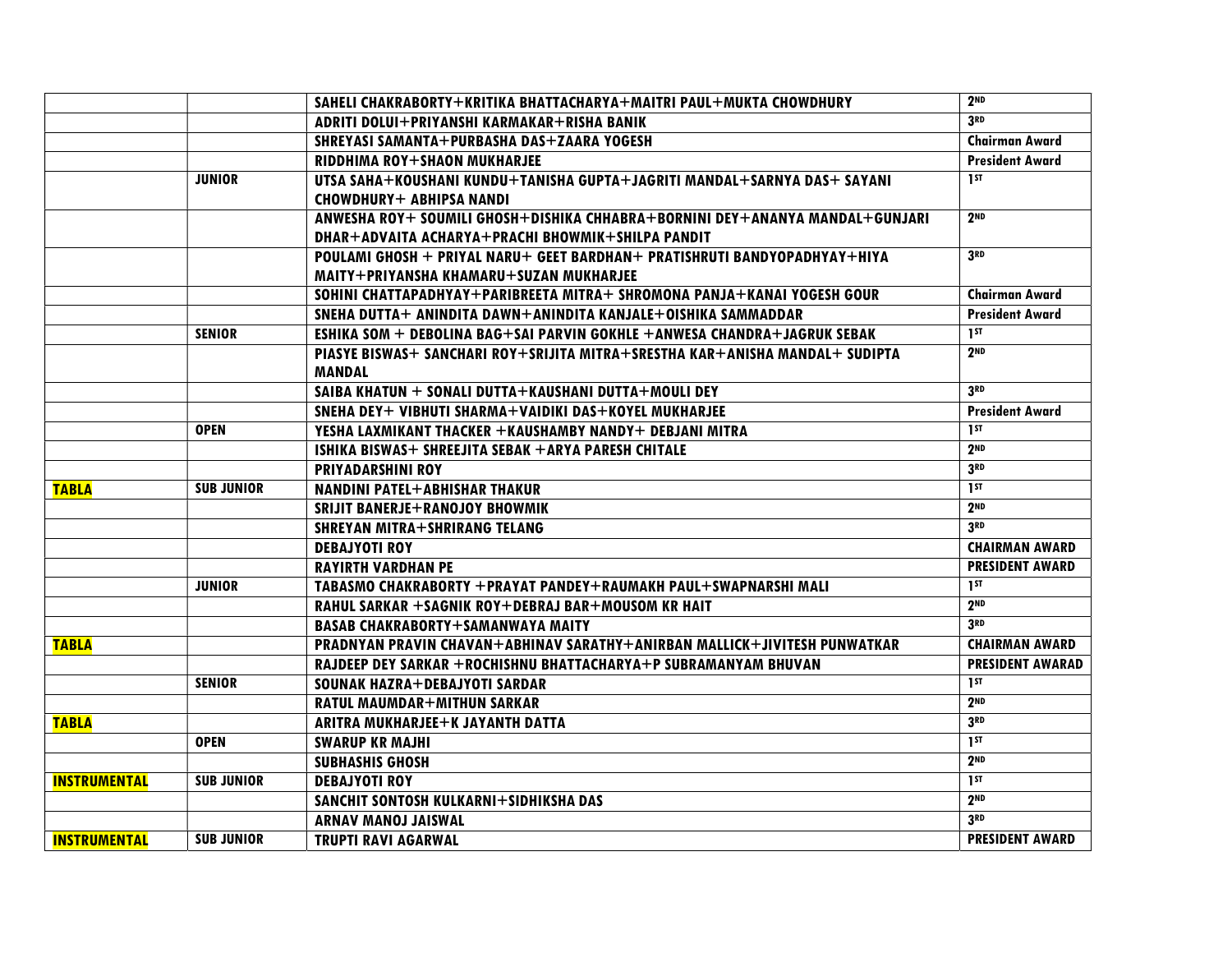|                   |                   | J.K. DEPESH + ISWAR DINESH CHURHE                                          | <b>CHAIRMAN AWARD</b>  |
|-------------------|-------------------|----------------------------------------------------------------------------|------------------------|
|                   | <b>JUNIOR</b>     | SOHAM KHAMARU+SOUJANYA GANGULY+BANANI DAS                                  | 1 <sub>st</sub>        |
|                   | <b>JUNIOR</b>     | ADITI PRIVA + ANISH BAG+R.ADITYA                                           | 2 <sub>ND</sub>        |
|                   | <b>JUNIOR</b>     | <b>DEBANGSU MANDAL+ ABU HANIFA</b>                                         | 3RD                    |
|                   |                   | RAJNARAYANA DUTTA +BITAN HANSDA                                            | <b>CHAIRMAN AWARD</b>  |
|                   |                   | <b>RIMON BISWAS+SHREYASH ROY</b>                                           | <b>PRESIDENT AWARD</b> |
|                   | <b>SENIOR</b>     | MAYUKH DAS+PARIJAT BHATTACHARYA+ARIJIT BHATTACHARYA                        | 1ST                    |
|                   |                   | SUDISHA LAXMI CHAKRABORTY+ROHINI ROY                                       | 2 <sub>ND</sub>        |
|                   |                   | <b>HRIDAYJIT SHARMA</b>                                                    | 3 <sub>RD</sub>        |
|                   |                   | <b>ROSHNI GHOSH</b>                                                        | <b>CHAIRMAN AWARD</b>  |
|                   | <b>OPEN</b>       | SABIRUL ISLAM MONDAL+CHAMPAK MAHANTA                                       | 1ST                    |
|                   |                   | <b>NANDITA BASU</b>                                                        | 2 <sub>ND</sub>        |
| <b>RECITATION</b> | <b>SUB JUNIOR</b> | SAMRIDDHI SAMANTA+EKANTIKA SENGUPTA +ASMITA DAS                            | 15T                    |
|                   |                   | ESHASMI GHOSH+AARADHYA DUTTA+NILARNAB DUTTA+ ADRIJA SEN+AARADHYA GHARA     | 2 <sub>ND</sub>        |
|                   |                   | ANUSHKA NANDI+ ASMI KUMAR+NEILAABJO BISWAS                                 | 3 <sub>RD</sub>        |
|                   |                   | <b>ANISH PATHAK+AYANTIK MUKHARJEE</b>                                      | <b>CHAIRMAN AWARD</b>  |
|                   |                   | ARCHISMITA ACHARYA+ANUSKA SAMANTA                                          | <b>PRESIDENT AWARD</b> |
|                   | <b>JUNIOR</b>     | <b>TANNISTHA DAS+TITAS MUKHARJEE</b>                                       | 1 <sub>st</sub>        |
|                   |                   | TRIPARNA BATABYAL+SHREYA CHANDA+TITAS DAS                                  | 2 <sub>ND</sub>        |
|                   |                   | <b>ANISH BANERJEE+ AMRITESH BANERJEE</b>                                   | 3 <sub>RD</sub>        |
|                   |                   | NIRA ROY CHOWDHURY + TANNISTHA KHAN+ADRITA KARMAKAR                        | <b>CHAIRMAN AWARD</b>  |
|                   |                   | SHARANYA HUI+ ANUPRIYA HAZRA+AHANA MANDAL                                  | <b>PRESIDENT AWARD</b> |
|                   | <b>SENIOR</b>     | DEEPANJANA DAS+ARYA BASU +TITLI GANGULY+DIPANWITA TARAFDAR                 | 1 <sup>ST</sup>        |
|                   |                   | <b>ROHINI RAY</b>                                                          | 2 <sub>ND</sub>        |
|                   | <b>OPEN</b>       | PROBHA GANGULY+RAMTANU SABOOD+ANUSMITA DAS +SAIKAT NANDI                   | 15T                    |
|                   |                   | RIYA CHOWDHURY + PIYALI GOSWAMI                                            | 2 <sub>ND</sub>        |
|                   |                   | <b>SOURAV GANGULY</b>                                                      | 3 <sub>RD</sub>        |
| <b>FINE ARTS</b>  | <b>SUB JUNIOR</b> | SRIJA PAL+ANUSHKA SAMANTA+DIPANNITA PAL                                    | 1 <sub>ST</sub>        |
|                   |                   | <b>KRITTIKA PAL+SHATABJO DEB</b>                                           | 2 <sub>ND</sub>        |
|                   |                   | <b>BIDIPTO SEN+NEERA ROY CHOUDHURY</b>                                     | 3RD                    |
|                   |                   | SULIN GHOSH+SAGARIKA SARKAR+SUMANA GHOSH +SAMPITA LAHA+SUBHADITYA ADHIKARY | <b>CHAIRMAN AWARD</b>  |
|                   |                   | AYUSH JANA + AHANA BANIK+AYUSH JANA                                        | <b>PRESIDENT AWARD</b> |
|                   | <b>JUNIOR</b>     | DISHAN DAS+SHARANAMAA+CHITRITA DAS                                         | 1 <sub>st</sub>        |
|                   |                   | RANGAN BHATTACHARYA+AMOGA SURESH+ANISH BAG                                 | 2 <sub>ND</sub>        |
| <b>FINE ARTS</b>  | <b>JUNIOR</b>     | SANJUKTA SARKAR+ARYA BASU +ARUNABHA KUMAR DAS+ADITRI SINHA                 | 3RD                    |
|                   |                   | SANGHAMITRA SARKAR+VANSHIKHAA R +DIPTENDU PAL                              | <b>PRESIDENT AWARD</b> |
|                   |                   | ANKITA KUMARI+PRITHURAJ SAHA+ANGAN GHOSH                                   | <b>CHAIRMAN AWARD</b>  |
|                   | <b>SENIOR</b>     | <b>MADHAVI DAS + ANUSHMITA DAS</b>                                         | 1 <sub>ST</sub>        |
|                   |                   | <b>SOHAM DAS</b>                                                           | 2 <sub>ND</sub>        |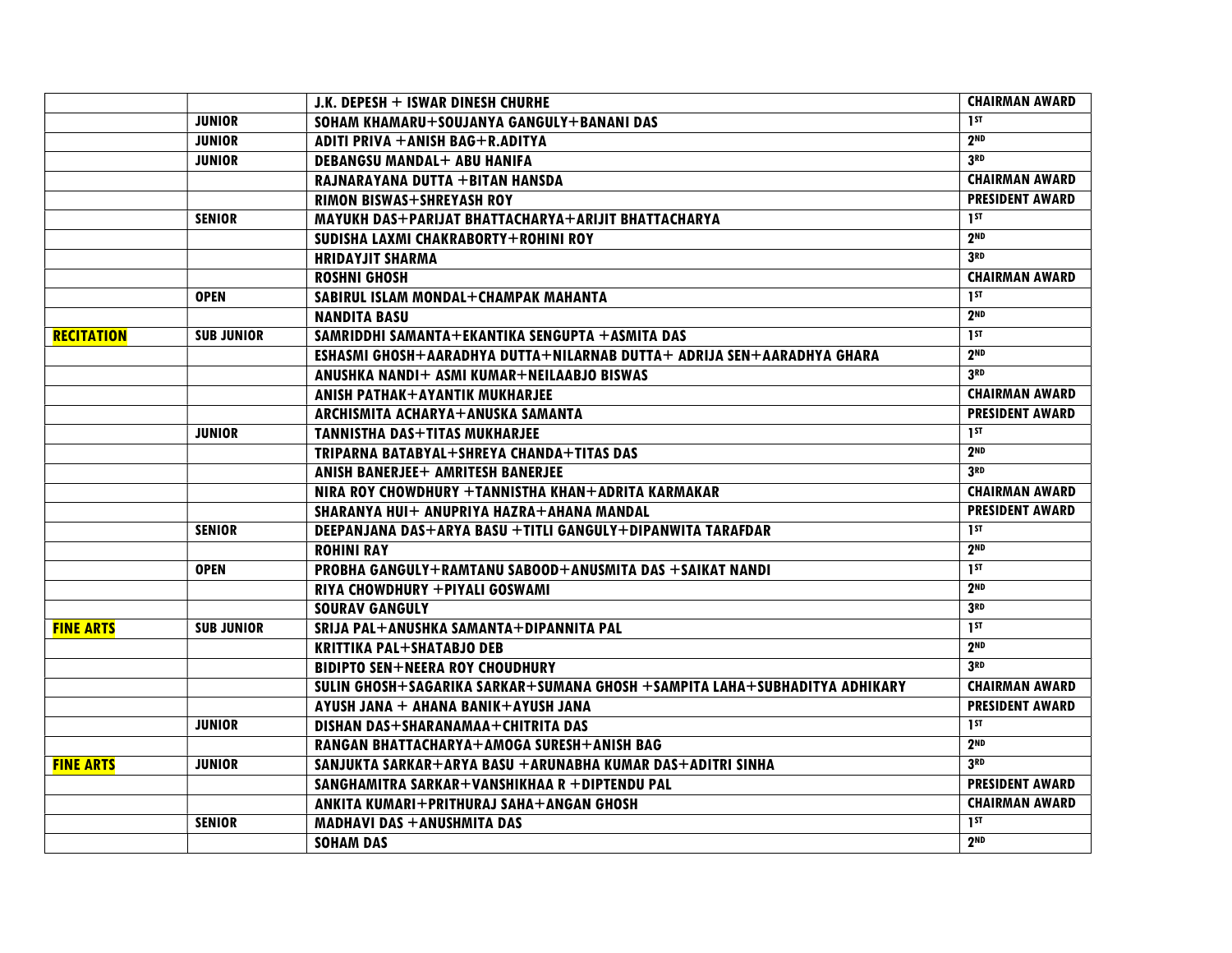|                       |                   | DOYEL PAL +SAMBRITA ADHIKARY                                                    | 3RD                    |
|-----------------------|-------------------|---------------------------------------------------------------------------------|------------------------|
|                       |                   | <b>EVA MALLICK</b>                                                              | <b>Chairman Award</b>  |
|                       | <b>OPEN</b>       | <b>MAKHMALI SEN</b>                                                             | 1 <sub>ST</sub>        |
| <b>BHARATNATTYAM</b>  | <b>SUB JUNIOR</b> | ASMITA HALDER+JOGI TITIKSHA+PRIYANSHI DAS                                       | 1 <sub>st</sub>        |
|                       |                   | RITWIKA CHATTERJEE+ARATRIKA SAHA+RUPKATHA MONDAL                                | 2 <sub>ND</sub>        |
|                       |                   | <b>ADRIKA DEBNATH +TANMOYEE C</b>                                               | 3RD                    |
| <b>BHARATNATTYAM</b>  | <b>SUB JUNIOR</b> | AROHI PAL+SAMANTA M+SHARADHI N S +ASMITA DAS+ USHASI CHATTERJEE+                | <b>CHAIRMAN AWARD</b>  |
|                       |                   | <b>PRACHEE BHATTACHARJEE+ ABHISHREE SEN</b>                                     |                        |
|                       | <b>SUB JUNIOR</b> | MANYA BAG +NISTHA MUKHARJEE + DRISHANA SADHU+ASMITA DAS+                        | <b>PRESIDENT AWARD</b> |
|                       |                   | UPASANA DAS+UTTSAVI KANKANI                                                     |                        |
|                       |                   |                                                                                 |                        |
|                       | <b>JUNIOR</b>     | ADWITA JASH+SHILPA BORAL+DIYA DEBNATH+HRIDIJA BHATTACHARYA+DEBOSMI              | 1 <sup>ST</sup>        |
|                       |                   | <b>BHOWMIK+TANNINISTHA CHANDA</b>                                               |                        |
|                       |                   | PRACHETA DAWN +SRIJA DEEYASI+ADITI DUTTA+MADHURIMA KOREA + CHICHULA SAI         | 2 <sub>ND</sub>        |
|                       |                   | SATAKSHI+ABHILINA SARDAR+SRIJITA MANDAL+ AISHANI SASMAL+ MADHUSMITA PRADHAN     |                        |
|                       |                   | SRESTHA DAS GHOSH + ANUSHKA CHATTERJEE + SOUMYALINA BHATTACHARYA + AISHANI      | 3 <sub>RD</sub>        |
|                       |                   | GHOSH+SHIBANGI MOHANTA+SIMRAN PRASAD+AROHA SANNYAL                              |                        |
|                       |                   | SUBHAKSHI GHOSH+CHITCHULA KIRTANA +SOHINI GHOSH+ABHILASHA BANERJEE+SAROJA GHOSH | <b>CHAIRMAN AWARD</b>  |
|                       |                   | SINCHITA GHOSH +SOUMILI PAL+BISHALAKSHI SAHA+SADHANA GHOSH                      | <b>PRESIDENT AWARD</b> |
|                       | <b>SENIOR</b>     | RANODIP PODDAR+DEEPANJANA DAS+R VANAMALIKA+S SAHANA+BISWAJIT MONDAL+SRIJANA     | 1ST                    |
|                       |                   | TIWARI+SAYANTANI DAS                                                            |                        |
|                       |                   | PARAMITA CHAKRABORTY +RHITI JANA+SUPRITI BHATTACHARYA+SUHANA CHAKRABORTY        | 2 <sub>ND</sub>        |
|                       |                   | SONALI CHAKRABOTY +SHREYASI DUTTA+SANDHELI DHARA+MONOLEENA PATRA+ SUVANNITA     | 3RD                    |
|                       |                   | DUTTA+SNEHALATA CHAKRABORTY+D AKHILA+SUSMITA CHANDRA                            |                        |
|                       |                   | ADRIJA SARKAR + PRASHITA MEHUL SURANA+SRIJITA BISWAS                            | <b>CHAIRMAN AWARD</b>  |
|                       |                   | RATRI DAS+DEBANGI PAUL +SOUMI NANDKISHORE DEBNATH                               | <b>PRESIDENT AWARD</b> |
|                       | <b>OPEN</b>       | KOTA REVATI + PRIYANKA DEY+ LIPIKA SAHA                                         | 2 <sub>ND</sub>        |
| <b>KUCHIPUDI</b>      | <b>SUB JUNIOR</b> | P.KASHBEESHRI                                                                   | $1^{5}$                |
|                       |                   | <b>JISHA SWEYTCHA SURYAM</b>                                                    | 2 <sub>ND</sub>        |
|                       |                   | YATA LAHARIKA                                                                   | 3 <sub>RD</sub>        |
|                       | <b>JUNIOR</b>     | NIDHI JAYPRAKASH+ G. SIRI CHANDANA                                              | 1 <sub>st</sub>        |
|                       |                   | VAGALA THAPASVI + LEKHYA AMBAREESH KARNAM                                       | 2 <sub>ND</sub>        |
|                       | <b>SENIOR</b>     | <b>D. AKHILA</b>                                                                | 1 <sup>ST</sup>        |
|                       | <b>OPEN</b>       | <b>APARNA SATHEESAN</b>                                                         | 1ST                    |
| <b>GAUDIYA NRITYA</b> | <b>SUB JUNIOR</b> | <b>BARTIKA SINHA</b>                                                            | 1 <sub>ST</sub>        |
|                       |                   | <b>SRISHA ROY</b>                                                               | 2 <sub>ND</sub>        |
| <b>GAUDIYA NRITYA</b> | <b>SUB JUNIOR</b> | <b>DHIMAYEE SARKAR</b>                                                          | 3 <sub>RD</sub>        |
|                       | <b>JUNIOR</b>     | <b>DEBANJANA BISWAS+SRIJITA MANDAL</b>                                          | 1 <sup>ST</sup>        |
|                       |                   | <b>BIDITWA CHATTERJEE+RAJANYA CHOWDHURY</b>                                     | 2 <sub>ND</sub>        |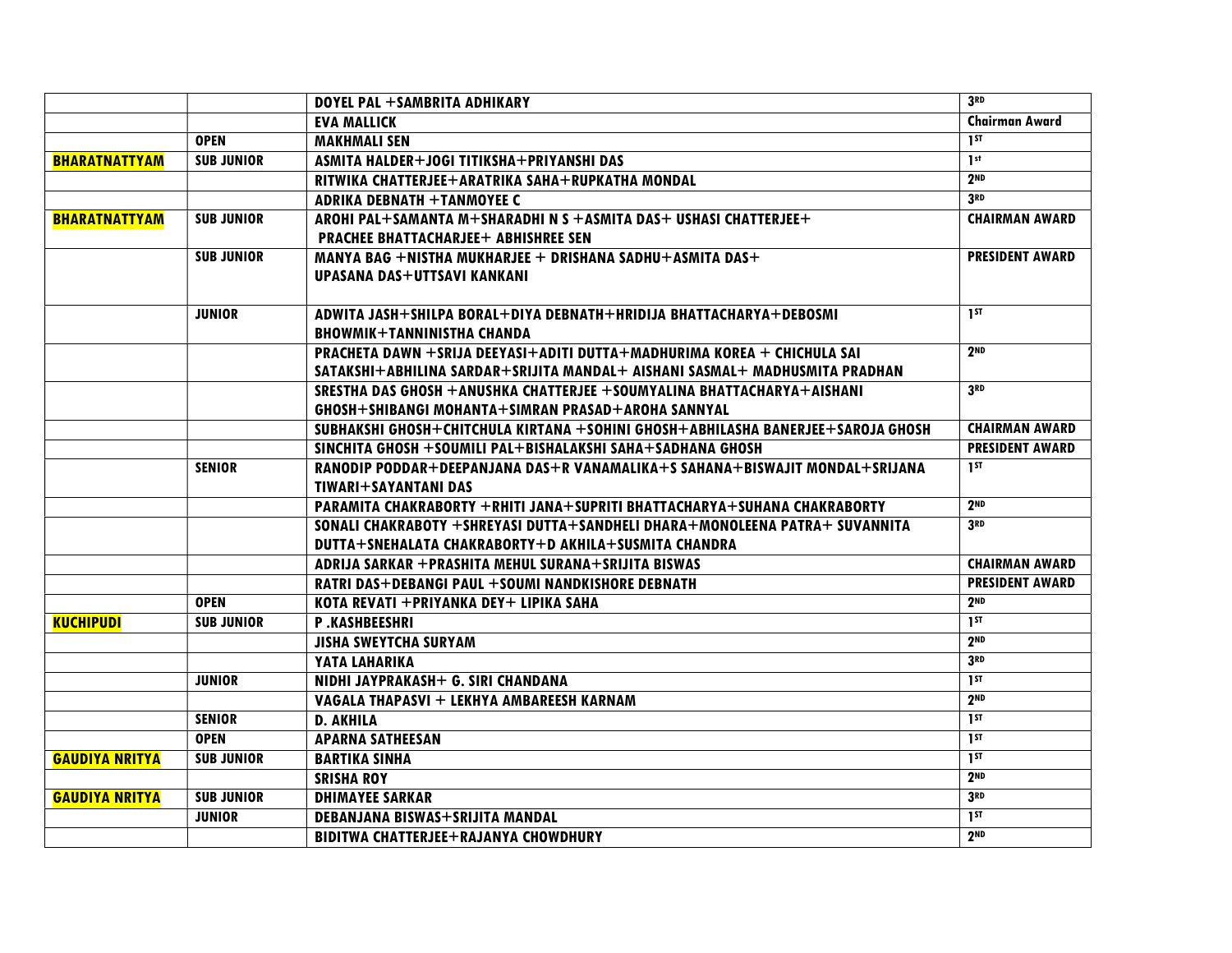| <b>GAUDIYA NRITYA</b>                 | <b>JUNIOR</b>     | <b>ANGANA SHAW</b>                                                                                                                                                                | 3RD                    |
|---------------------------------------|-------------------|-----------------------------------------------------------------------------------------------------------------------------------------------------------------------------------|------------------------|
|                                       | <b>JUNIOR</b>     | <b>PRIYA SINHA</b>                                                                                                                                                                | <b>CHAIRMAN AWARD</b>  |
|                                       | <b>SENIOR</b>     | <b>DEBASHRITA GUHA+SAMABRITA BISWAS</b>                                                                                                                                           | 1 ST                   |
|                                       |                   | RITU TUDU +DEBOSAMA GHOSH                                                                                                                                                         | 2 <sub>ND</sub>        |
|                                       |                   | <b>NIKITA SARKAR+DEBOPOMA BISWAS</b>                                                                                                                                              | 3 <sub>RD</sub>        |
|                                       |                   | <b>KOROK BISWAS</b>                                                                                                                                                               | <b>SPECIAL PRIZE</b>   |
| <b>SEMI CLASSICAL</b><br><b>DANCE</b> | <b>SUB JUNIOR</b> | KOUSHANI SARKAR + ANUSHKA ROY + DHYANA MILAN SONI                                                                                                                                 | 1ST                    |
|                                       |                   | RAJANYA HAZRA + RITTIKA CHATTERJEE + NAVYA DHARMESH PATEL                                                                                                                         | 2 <sub>ND</sub>        |
|                                       |                   | ARADHYA PATHAK + SUBHOMITA RAKSHIT+ SWARALIPI SETH + SRIJITA MONDAL                                                                                                               | 3 <sub>RD</sub>        |
|                                       |                   | POULOMI GHOSH+ SUDRISHA DHAR +DRISANI BHATTACHARYA+TUHINA ROY+ASHMITA DAS +PURBASHA DAS                                                                                           | <b>PRESIDENT AWARD</b> |
| <b>SEMI CLASSICAL</b><br><b>DANCE</b> | <b>SUB JUNIOR</b> | ANWESHA BHADURI + ANUSHKA DE + AVIDIPTA MUKHERJEE + BISHMITA SARMA + ADRIJA<br>MUKHERJEE + AAHANA JOISA + PANGKHEE RAJBONGSHI+ PRIYANKSHI KARMAKAR + BIPANCHE<br><b>CHOUDHURY</b> | <b>CHAIRMAN AWARD</b>  |
|                                       | <b>JUNIOR</b>     | SREENANTI BANERJEE + AISHANI GHOSH + TITAS DAS + SHREYASHREE ROUT + ANWESHA MONDAL +<br>SRIJOYEE GHOSH + PRACHI BHOWMIK + AYUSHI SOME                                             | 1 <sub>ST</sub>        |
|                                       |                   | SRIJITA SEN + SHREYA ROY + SUNANDA NIYOGI + ANKITA MONDAL + SANCHITA GHOSH + MARZIA<br>SHEHNAZ AKHTARA + SARANYA DAS + DIYA DEBNATH                                               | 2 <sub>ND</sub>        |
|                                       |                   | ANKITA GHOSH + SNEHA SHOW + NEHA MONDAL + RAJONYA DAS + KATHA ROY + SANGITA DAS +<br>BRISTI SARMA + KRITANJALI DEKA + PRISHA MAKWANA + TAMANNA MAITY                              | 3RD                    |
|                                       |                   | DISHA DAS + ANWESHA GUHA + NOURIN JAMAN + NAZITARA AHMED + ADRITI CHATTERJEE +<br>SAMRIDDHI SARBAJNA+ SANWAR HUSSEIN + TAMASHREE BARUAH                                           | <b>PRESIDENT AWARD</b> |
|                                       |                   | SURANJANA MATHUR + SREEJA ROY + ZARIN ZAMAN + ARCHITA CHAKRABORTY + NISHANTIKA<br>$ROUTH + MUSKAN AHMED + JINI KASHYAP + ANKITA SARKAR + PAL THACKER$                             | <b>CHAIRMAN AWARD</b>  |
|                                       | <b>SENIOR</b>     | RANODIP PODDAR + VIOLINA THAKURIA + SATTIKA GHOSH + AKASH KHOSO                                                                                                                   | 1 <sub>ST</sub>        |
|                                       |                   | SUPRIT BHATTACHARYA + MOUMA BOSE + AVISHIKTA CAKRABORTY                                                                                                                           | 2 <sub>ND</sub>        |
|                                       |                   | UPAMA MALIK + POULOMI MUKHERJEE + SAYANTANI BANERJEE + PIYASYE BISWAS +SHOILAYEE<br>DUTTA + JUHI KARMAKAR + KOROK BISWAS                                                          | 3RD                    |
|                                       |                   | SUTRISHNA BHATTACHARJEE + DISHANI SAHA + ADITI KHAN + SOUMILI MUKHERJEE + ANANYA<br><b>SHARMA</b>                                                                                 | <b>PRESIDENT AWARD</b> |
|                                       |                   | RITWIKA CHOWDHURY + ANINDITA SEN + SAYANTANI BASU + TANISHA CHAKRABORTI + SONIA DAS                                                                                               | <b>CHAIRMAN AWARD</b>  |
|                                       |                   | <b>KOROK BISWAS</b>                                                                                                                                                               | <b>SPECIAL PRIZE</b>   |
|                                       | <b>OPEN</b>       | SAYARI DEY + MADHURI MONDAL + RUPALI BANERJEE                                                                                                                                     | 1 <sub>st</sub>        |
|                                       |                   | SUDIPTA SUTRADHAR $+$ SHREEJITA SEBAK GHATAK                                                                                                                                      | 2 <sub>ND</sub>        |
|                                       |                   | <b>PUJA DEBNATH</b>                                                                                                                                                               | 3 <sub>RD</sub>        |
| <b>RABINDRA NRITYA</b>                | <b>SUB JUNIOR</b> | KOUSHANI SARKAR + RAJANYA HAZRA + SUBHOMITA RAKSHIT + ESHASMI GHOSH + AHELI<br>KARMAKAR + RITTIKA CHATTERJEE + AARADHYA KAR                                                       | 1 <sub>ST</sub>        |
| <b>RABINDRA NRITYA</b>                | <b>SUB JUNIOR</b> | ADRIJA GOSWAMI + SAMRIDDHA RAJ + SINJINI DEY +                                                                                                                                    | 2ND                    |
|                                       |                   | AJAYA GHOSHAL + MOULINA RUI DAS +SRIJITA MONDAL + RISHA BANICK                                                                                                                    |                        |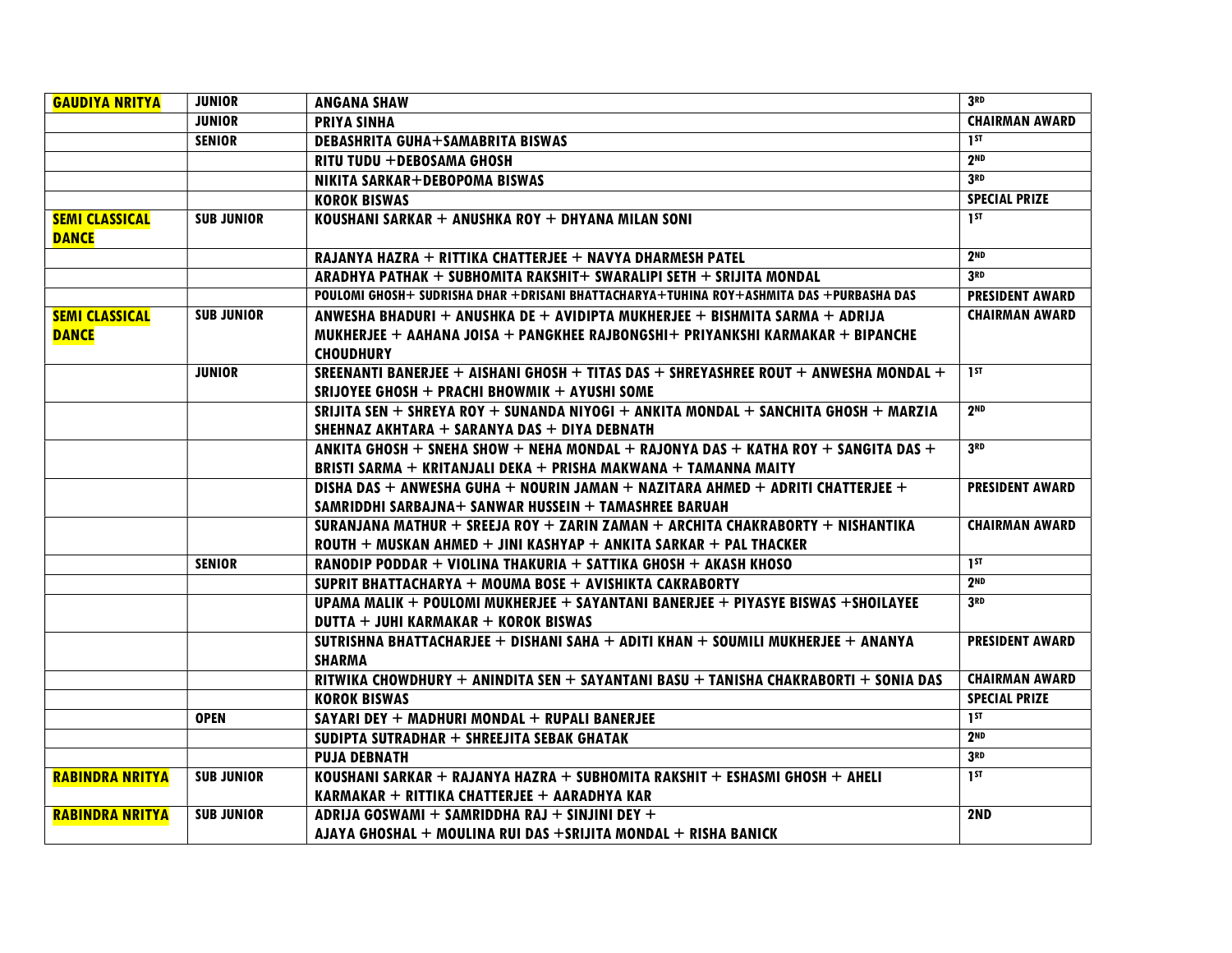|                        |                   | ANUSHKA GOSWAMI + ANUSHKA GHOSH + AISHINI SINGHA+                                    | 3RD                    |
|------------------------|-------------------|--------------------------------------------------------------------------------------|------------------------|
|                        |                   | KRITIKA MONDAL + SNEHA KUNDU + DEBAPRIYA BISWAS + TRIYASA HALDER + SUNAYNA           |                        |
|                        |                   | <b>MAJUMDAR</b>                                                                      |                        |
|                        |                   | SUKANYA GHOSH + RODDUR RUDRA GUPTA +KRITIKA PAL + ARADHYA DAS + NIRNETRI             | <b>PRESIDENT AWARD</b> |
|                        |                   | <b>CHAKRABORTY + PRIYANKSHI KARMAKAR</b>                                             |                        |
|                        |                   | TANIYA CHATTERJEE + SRIMOYEE DAS BAKSI + DIPTI BOYRA + KRITIKA DAS + NIBEDITA DAS +  | <b>CHAIRMAN AWARD</b>  |
|                        |                   | <b>ADRITI DOLUI</b>                                                                  |                        |
|                        | <b>JUNIOR</b>     | TAPASYA MANDI + SUBHANGEE DAS + SOUSHRUTI ROY + ABHILASHA BANERJEE + RITIKA ROY +    | 1 <sub>ST</sub>        |
|                        |                   | SHREE CHANDA $+$ TANMANA DEY                                                         |                        |
| <b>RABINDRA NRITYA</b> | <b>JUNIOR</b>     | SUNANDA NIYOGI + NOURIN JAMAN + TAMANNA MUKHERJEE + DEBANJANA BISWAS + ADRITI        | 2 <sub>ND</sub>        |
|                        |                   | CHATTERJEE + ANKITA KUMARI + TIYASHA DEBNATH                                         |                        |
| <b>RABINDRA NRITYA</b> | <b>JUNIOR</b>     | ZARIN ZAMAN + NARGIS KHATUN + KATHA ROY + ANKANA MUKHERJEE + SANUKTA SARKAR +        | 3 <sub>RD</sub>        |
|                        |                   | ANNESHA MONDAL + SAMRIDDHI SARBAJNA + BARNALIPI DAS                                  |                        |
|                        |                   | PRAJUKTA CHAKRABORTY + TANUSHREE DAS + BARBY ADAK + ABANTIKA DAS + AISHEE DAS +      | <b>PRESIDENT AWARD</b> |
|                        |                   | ADRIZA SINGHA + AYSHANTI SIKDAR + ANKITA PAL + CHANDRIMA DUTTA                       |                        |
|                        |                   | TITAS DAS + SHREYASHREE ROUTH + SHREEMOYEE BANERJEE + PRACHI BHOWMIK + SWASTIKA DAS  | <b>CHAIRMAN AWARD</b>  |
|                        | <b>SENIOR</b>     | SUPRIT BHATTACHARYA + MEHULI JOSH + ANKITA CHAKRABORTY + NAMRATA PRADHAN +           | 1 <sub>ST</sub>        |
|                        |                   | <b>MADHURIMA GOSWAMI</b>                                                             |                        |
|                        |                   | RANODIP PODDAR + MONOLEENA PATRA + SHREYAASHEE DUTTA + ANKITA DEY                    | 2 <sub>ND</sub>        |
|                        |                   | CHANDRIMA GOSWAMI + SAYANTANI BANERJEE + TIYASHA KOLEY + SONIA DAS                   | 3RD                    |
|                        |                   | ROTWIKA CHOWDHURY + TITHI GOSWAMI + AVISHIKTA CHAKRABORTY + SOMA MONDAL              | <b>PRESIDENT AWARD</b> |
|                        |                   | NIBEDITA GHOSHAL +ANANYA KAR + SOUMILI MUKHERJEE                                     | <b>CHAIRMAN AWARD</b>  |
|                        | <b>OPEN</b>       | SAYARI DEY + MADHURI MONDAL + SAYANTANI MUKHERJEE DAS                                | 1 <sup>ST</sup>        |
|                        |                   | SAMAPTI PAL + ARKASUTA CHAKRABORTY                                                   | 2 <sub>ND</sub>        |
|                        |                   | <b>URMI BASU</b>                                                                     | 3RD                    |
|                        |                   | <b>ARATRIKA NIYOGI</b>                                                               | <b>PRESIDENT AWARD</b> |
|                        |                   | PRADIPTA MAHESH + PRIYANKA KASHYAPI                                                  | <b>CHAIRMAN AWARD</b>  |
| <b>FOLK DANCE</b>      | <b>SUB JUNIOR</b> | ADRIJA GOSWAMI + AISHINI SINGHA + AARATRIKA SAHOO + HARSHITA KASHYAP + UPASANA DAS + | 1 <sub>ST</sub>        |
|                        |                   | KRITTIKA BHATTACHARYA + PURBASHA DAS                                                 |                        |
|                        |                   | SINJINI DEY + ARADHYA PATHAK + SROTOSWINI KONER + ADITRI DOLUI + SUBHOMITA RAKSHIT + | 2 <sub>ND</sub>        |
|                        |                   | SAHINA AKHTER + PRAJOKTA SAHA + SAMBHAVI KUMARI + MAHI HAZRA + ARADHAYA KAR +        |                        |
|                        |                   | <b>SAHELI CHAKRABORTY</b>                                                            |                        |
|                        |                   | BHAGYASHREE HAZRA +ADRIJA PAL + SHRIODHI NANDI + SIBANGI BARMAN + SNEEHA DAS +       | 3RD                    |
|                        |                   | SHILPA PIHU + TIYASHA HALDER                                                         |                        |
|                        |                   | SAMRIDDHA BANERJEE + ANUSHKA SHARMA + KEYA PRAMANIK + ESHASMI GHOSH + SRIJITA PAL +  | <b>PRESIDENT AWARD</b> |
|                        |                   | PRACHEE BHATTACHARYA+ DARSHITA DUTTA                                                 |                        |
|                        |                   | NISTHA MUKHERJEE + JAITA MONDAL + MOULINA RUI DAS + PURABI SARMA + BISHMITA SARMA    | <b>CHAIRMAN AWARD</b>  |
| <b>FOLK DANCE</b>      | <b>JUNIOR</b>     | SUMANDRITA PAUL + TAPASYA MANDI + SYED JEHAAN AHMED + DIPANWITA ROY + ANJITA KUMARI  | 1 <sub>st</sub>        |
|                        |                   | +ABANTIKA DAS + ADITI CHOUDHURY + IPSITA ROY + PRAPTI DAS + ANWESHA SARKAR + PRACHI  |                        |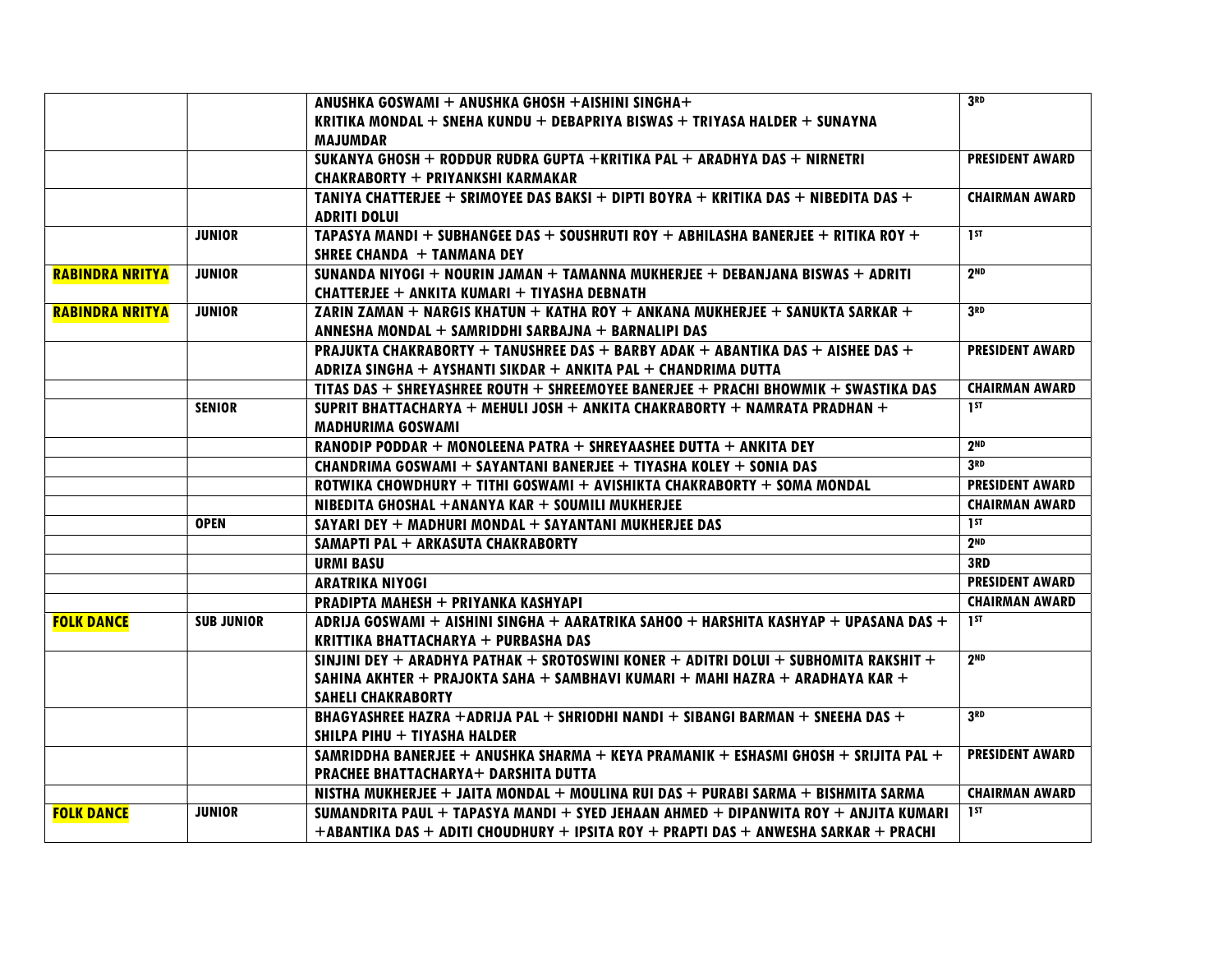|                   |                   | <b>BHOWMIK</b>                                                                        |                        |
|-------------------|-------------------|---------------------------------------------------------------------------------------|------------------------|
|                   |                   | SRIDIPA BHATTACHARYA + SRIJITA GOSWAMI + ANKITA GHOSH + SUPRITI KARMAKAR +            | 2 <sub>ND</sub>        |
|                   |                   | SHREYASHREE ROUTH + SNEHA DEBNATH + KRISTI KALITA + SHREEMOYEE BANERJEE + SRIJOYEE    |                        |
|                   |                   | <b>GHOSH + AIYANA SAHA</b>                                                            |                        |
|                   |                   | SIYA MAJUMDAR + SUCHANDRA DUTTA + AARNA RAY + DIVYANKA MUKHERJEE + SANGHAMITRA        | 3 <sub>RD</sub>        |
|                   |                   | SARKAR + KOYEL DUTTA + GAYATRI DAS + KATHA ROY + TAMANNA MUKHERJEE + RITIKA ROY +     |                        |
|                   |                   | TAMANNA MAITY + NAZITARA AHMED + KRITANJALI DEKA + JEUTISMITA BARMAN + ANKITA PAL +   |                        |
|                   |                   | <b>ANANYA SHARMA</b>                                                                  |                        |
|                   |                   |                                                                                       |                        |
| <b>FOLK DANCE</b> | <b>JUNIOR</b>     | NANDINI MANDAL + ISHITA TAH + RITAJA DAS + ABHILASHA MUKHERJEE+ JEWTISHMITA BARMAN    | <b>PRESIDENT AWARD</b> |
|                   |                   | ASHKA SONI + MADHUSHRI BISWAS + ADITI DUTTA + TANYA ROY + KRISHNANGINI DAS            | <b>CHAIRMAN AWARD</b>  |
| <b>FOLK DANCE</b> | <b>SENIOR</b>     | MEHULI JOSH $+$ RUMANI SARKAR $+$ RAKESH SARKAR                                       | 1 <sub>ST</sub>        |
|                   |                   | SWAGATA HATI + PIASYE BISWAS + KOROK BISWAS                                           | 2 <sub>ND</sub>        |
|                   |                   | AYANTIKA ROY + ANINDITA SEN + MONOLEENA PATRA + TIYASHA KOLEY                         | 3 <sub>RD</sub>        |
|                   |                   | UTTARA SAHA + RITWIKA CHOWDHURY + NISHA RANI TALUKDER+SAYANTANI BANERJEE              | <b>PRESIDENT AWARD</b> |
|                   |                   | RITA MONDAL + ANANYA KAR + SONIA DAS + NAMRATA PRADHAN + DIKSHA CHETRY                | <b>CHAIRMAN AWARD</b>  |
|                   | <b>OPEN</b>       | <b>SATABDI BISWAS</b>                                                                 | 1 <sub>st</sub>        |
|                   |                   | SUDIP KUMAR DEY + SUSMITA CHOUDHURY                                                   | 2 <sub>nd</sub>        |
|                   |                   | <b>SWARNA PRAVA ROUT</b>                                                              | 3 <sub>RD</sub>        |
| <b>ODISSI</b>     | <b>SUB JUNIOR</b> | PRATHAMA GUHA + ARISHA PAUL + JAYADYUTI BHOWMIK + RISHA BANICK                        | 1 <sub>st</sub>        |
|                   |                   | RIDHIMA VERMA + ADRITA MAJUMDAR + SUNAYNA MAZUMDAR                                    | 2 <sub>ND</sub>        |
|                   |                   | SNEHA GHATAK + ANUSHKA JASH                                                           | <b>PRESIDENT AWARD</b> |
|                   |                   | KENISHA DUTTA + ADRIJA MONDAL                                                         | <b>CHAIRMAN AWARD</b>  |
|                   | <b>JUNIOR</b>     | DIMPAL SHARMA + TANNISTHA DAS + PRAJUKTA CHAKRABORTY+ TANUSHREE DAS + SAMRIDHHI       | 1 ST                   |
|                   |                   | MITRA + AISHWARYA DUTTA                                                               |                        |
|                   |                   | ADARSHI SARKAR + ANANYA DUTTA + SAPTAKI GHOSH + ZARIN ZAMAN + SUBHANGEE DAS + BIYAS   | 2 <sub>ND</sub>        |
|                   |                   | MONDAL + AYISHIKI SAHANA + SWAHA DUTTA + DEBOMITRA HALDER + SAMYUKTA SUBRAHLIKA       |                        |
|                   |                   | <b>SAHU</b>                                                                           |                        |
|                   |                   | ANUSHKA ROY + NEEPABITHI RAJAK + SURAIYA PARVEEN + SNEHA CHATTERJEE + LAHARI TALUKDAR | 3 <sub>RD</sub>        |
|                   |                   | + NISHANTIKA ROUTH + ASMITA SENGUPTA + ANEEKA MISHRA + SAMRIDDHI SARBAJNA             |                        |
|                   |                   | ATRAYI DAS + SRIJITA GOSWAMI + NILANJANA SEN + SANGHAMITRA SARKAR + MOUTRISHA DAN +   | <b>PRESIDENT AWARD</b> |
|                   |                   | <b>DEYASINI MITTER</b>                                                                |                        |
|                   |                   | SANANDA SARKAR + SUBHOSMITA GHOSH + SAYAN DAS +TAPASYA MANDI + KOULIKA SAMADDAR +     | <b>CHAIRMAN AWARD</b>  |
|                   |                   | SOUSHRUTI ROY + SIYA MAJUMDAR + SUSHREE PREETI NANDINI                                |                        |
|                   | <b>SENIOR</b>     | CHIRASHREE BHANDARI + AYANTIKA ROY + MONOLEENA PATRA + SAPTAPARNI BASAK               | 1 <sub>ST</sub>        |
|                   |                   | ANANYA GUPTA + SHRABANI GUPTA + NEELASHA DAS + SIMRAN DAS                             | 2 <sup>ND</sup>        |
|                   |                   | ASMITA SAHA + ANKITA GHOSH + APARAJITA MAJUMDAR                                       | 3RD                    |
| <b>ODISSI</b>     | <b>SENIOR</b>     | <b>SRAMANA DAN</b>                                                                    | <b>PRESIDENT AWARD</b> |
|                   |                   | ANKITA MUKHERJEE + AVIPSA ADHIKARY + SUCHETA GHOSH                                    | <b>CHAIRMAN AWARD</b>  |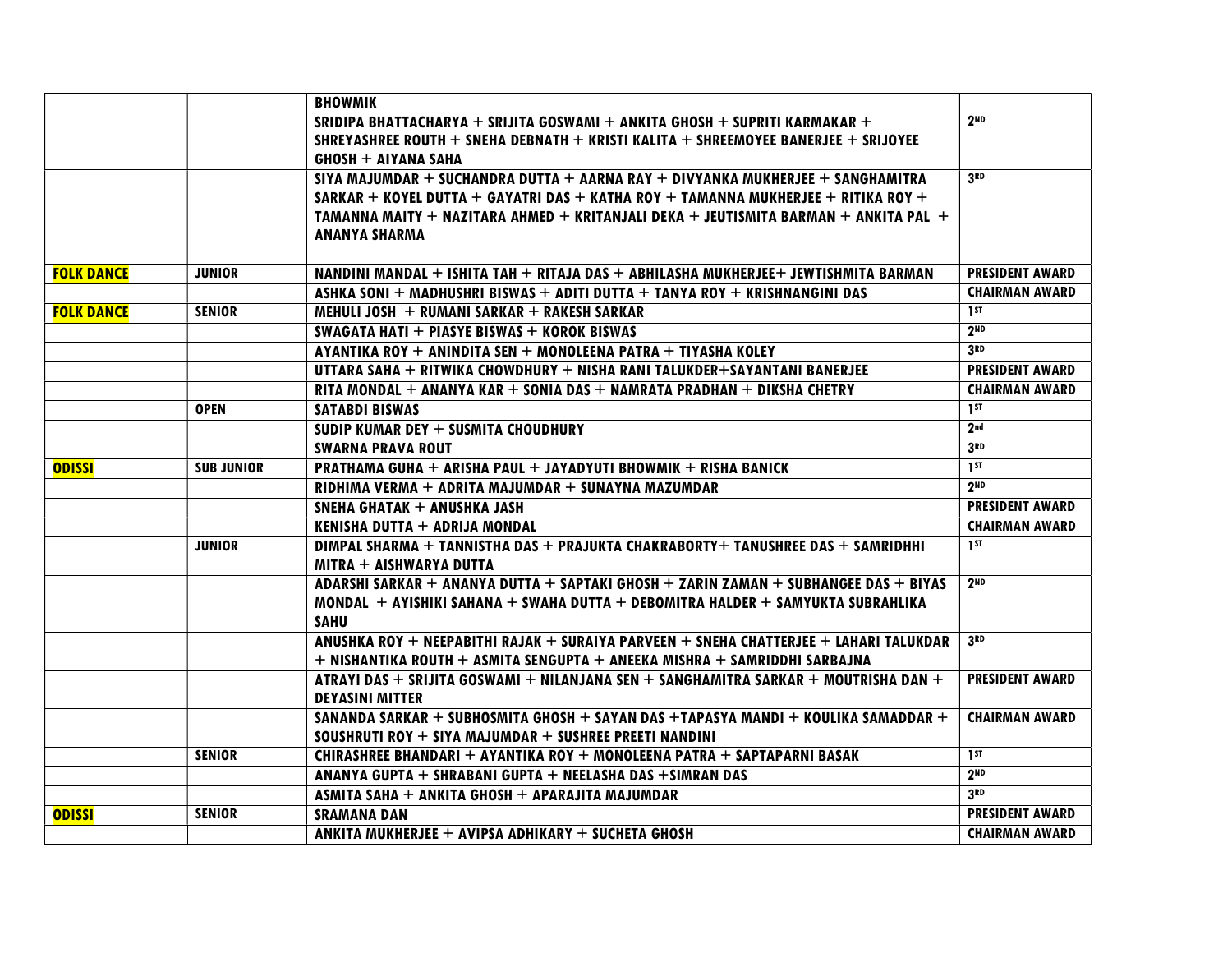|                             | <b>OPEN</b>       | MAYURI KARMAKAR + SAYANTANI MUKHERJEE DAS                                                    | 1 <sub>ST</sub>        |
|-----------------------------|-------------------|----------------------------------------------------------------------------------------------|------------------------|
|                             |                   | <b>SMARANIKA BANERJEE</b>                                                                    | 2 <sub>ND</sub>        |
|                             |                   | <b>RIYA MONDAL</b>                                                                           | 3 <sub>RD</sub>        |
| <b>MODERN DANCE</b>         | <b>SUB JUNIOR</b> | ANKITA PAL + DIKSHITA BARMAN + HRISITA DEVI + RAKTIM KALITA + SHREYASI BANERJEE +            | 1 <sub>ST</sub>        |
|                             |                   | RITTIKA CHATTERJEE + SREEPARNA BOSE + DRISHTI BHARTI + INDRA NARAYAN DAS                     |                        |
|                             |                   | BISHMITA SARMA + DIPJYOTI DEKA + NIKITA RAJBANGSHI + PARASHMANI DEKA + KEYA DEBNATH          | 2 <sub>ND</sub>        |
|                             |                   | + SAHELI CHAKRABORTY + JIYA KUMARI +ADITRI MUKHJERJEE                                        |                        |
|                             |                   | ADRIJA GOSWAMI + PRIYANKISHI KARMAKAR + SWIT ALAM + HARSHITA DUTTA + PANKHI BARMAN           | 3RD                    |
|                             |                   | + GUNID ALI + ADRITI DOLUI                                                                   |                        |
|                             |                   | NEINA SHARMA + SNEEHA DAS + SWEETY RAJBONGSHI+ PRERANA SHARMA+ RESHMINA BEGOM                | <b>PRESIDENT AWARD</b> |
|                             |                   | DIPSHA DEY + SREEJITA HAZRA + GUNJAN BARMAN + PURABI SARMA+ SAHINA AKHTER+ SAGARIKA BARMAN   | <b>CHAIRMAN AWARD</b>  |
|                             |                   |                                                                                              |                        |
| <b>MODERN DANCE</b>         | <b>JUNIOR</b>     | TAPASYA MANDI + SHREYASREE PANJA + ARCHITA CHAKRABORTY + RITIKA ROY + SANOWAR                | 1 <sub>ST</sub>        |
|                             |                   | HUSSAIN + NAZITARA AHMED + MUSKAN AHMED + SUBHANGEE DAS + YUKTA SINGH THAKUR +               |                        |
|                             |                   | <b>CHANDRIMA DUTTA</b>                                                                       |                        |
|                             |                   | ANEESHA GAYEN + SRIJITA GOSWAMI + SONAKSHI SAHANI + SOUMILI PAL + MARZIA SHEHNAJ             | 2 <sub>ND</sub>        |
|                             |                   | AKHTARA + SHREYASHREE ROUT + PIYUSH KUMAR                                                    |                        |
|                             |                   | SRIJITA SEN + CHITRITA GANGULY + UTTARA ROY + SNEHA BISWAS +KRITANJALI DEKA + ADAM           | 3 <sub>RD</sub>        |
|                             |                   | LUISH + SAKSHI KUMARI                                                                        |                        |
|                             |                   | ROMA SHAW + INDRAKSHI OJHA + ANNESHA BANERJEE + TANISHKA BORAH + HIRAMANI BARMAN             | <b>PRESIDENT AWARD</b> |
|                             |                   | AVERY DEY + NARGIS KHATUN + JYOTISHMITA DAS+ HIMASHREE BARMAN+NISHITA SHARMA + KRISTI KALITA | <b>CHAIRMAN AWARD</b>  |
|                             |                   | + RAJAN SARMA + RANJINI DASGUPTA + JINI KASHYAP + DIP SHIHI+ HARSHITA BARMAN+ JURI DEKA      |                        |
|                             | <b>SENIOR</b>     | RANODIP PODDAER + SAYANTANI BANERJEE + TANUSHREE GHOSH + SOUMILI MUKHERJEE + ANUJA BAJPAI    | 1 <sub>ST</sub>        |
|                             |                   | <b>AYATRI SAHA + ARITRA KUNDU</b>                                                            | 2 <sub>ND</sub>        |
|                             |                   | UTTARA SAHA + RITWIKA CHOUDHURY                                                              | 3 <sub>RD</sub>        |
|                             |                   | <b>PRATIVA SINGHA</b>                                                                        | <b>PRESIDENT AWARD</b> |
|                             | <b>OPEN</b>       | <b>SUSHMA KUMARI</b>                                                                         | 1 <sup>ST</sup>        |
| <b>SATTRIYA DANCE</b>       | <b>JUNIOR</b>     | <b>KRITANJALI DEKA</b>                                                                       | 1 <sub>ST</sub>        |
|                             |                   | <b>DUET CATEGORY</b>                                                                         |                        |
| <b>VOCAL(CLASSICAL)</b>     | <b>SUB JUNIOR</b> | PALAK A RAVI & DHARANI N SANGANNAVAR                                                         | $1^{5}$                |
|                             |                   | ADVIKA NANDA KUMAR & AADHYA SINHA                                                            | 2 <sup>ND</sup>        |
|                             | <b>JUNIOR</b>     | <b>MARIYA ALI &amp; SHIREEN ALI</b>                                                          | $1^{57}$               |
|                             |                   | <b>NAYAN DAWARA &amp; MAHI M DAWARA</b>                                                      | 2 <sup>ND</sup>        |
| <b>RABINDRANRITYA(DUET)</b> | <b>SUB JUNIOR</b> | ADRIJA MONDAL & AADITRI DUTTA + ASMITA DAS & TUHINA ROY                                      | $1^{ST}$               |
|                             |                   | <b>UJJAYYNI PAL &amp; AYANI DE</b>                                                           | 2 <sup>ND</sup>        |
|                             | <b>JUNIOR</b>     | SRIDIPA BHATTACHARYYA & SRIJITA GOSWAMI                                                      | $1^{5T}$               |
| <b>RABINDRANRITYA(DUET)</b> | <b>JUNIOR</b>     | <b>SHREYA MONDAL &amp; ANNESHA GAYEN</b>                                                     | 2 <sup>ND</sup>        |
|                             |                   | <b>SOUMILI PAL &amp; SURANJANA MATHUR</b>                                                    | 3 <sup>RD</sup>        |
|                             |                   |                                                                                              |                        |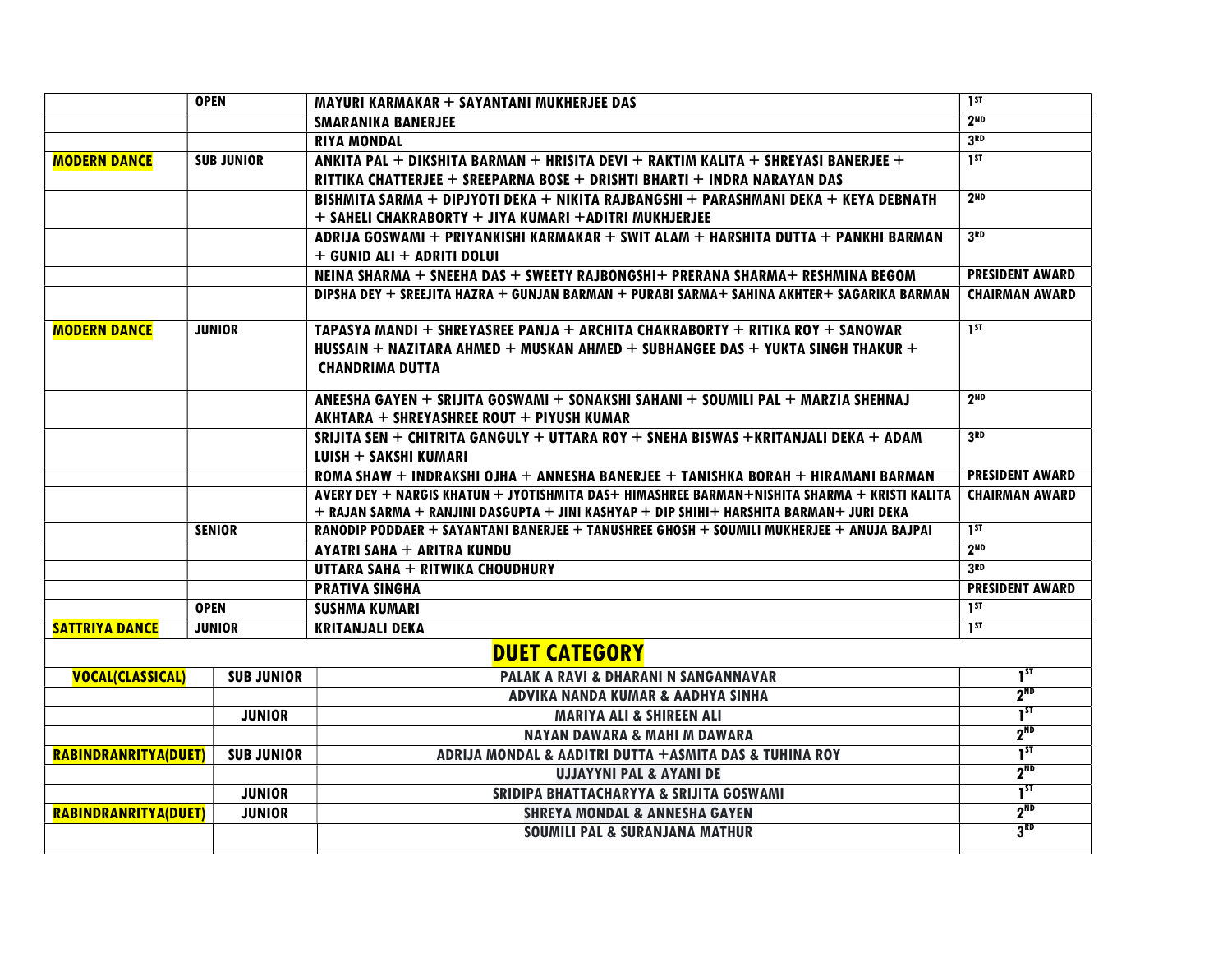| <b>RABINDRANRITYA(DUET)</b> | <b>OPEN</b>       | <b>MONAMI MONDAL &amp; AMRITA DUTTA DAS</b>                                     | $1^{5}$                |
|-----------------------------|-------------------|---------------------------------------------------------------------------------|------------------------|
|                             |                   | <b>PRITHA MONDAL &amp; SAMARPITA AICH</b>                                       | 2 <sup>ND</sup>        |
| <b>ODISSI</b>               | <b>JUNIOR</b>     | <b>SUMANDRITA PAUL &amp; ADARSHI SARKAR</b>                                     | 1ST                    |
| <b>FOLK DANCE</b>           | <b>SUB JUNIOR</b> | <b>ARUNDHATI DEB &amp; ARUNDHATI MITRA</b>                                      | $1^{ST}$               |
|                             |                   | <b>AADITRI DUTTA &amp; AATREYE MONDAL</b>                                       | $2^{ND}$               |
|                             | <b>JUNIOR</b>     | <b>SHREYASREE PANJA &amp; ANKITA MONDAL</b>                                     | $1^{5T}$               |
|                             | <b>SENIOR</b>     | <b>RAKESH SARKAR &amp; RAIKOMAL SARKAR</b>                                      | $1^{ST}$               |
|                             | <b>OPEN</b>       | UTTARA SAHA & PRAPTI DAS+MONAMI MONDAL & AMRITA DUTTA DAS                       | 3 <sup>RD</sup>        |
| <b>MODERN DANCE</b>         | <b>SUB JUNIOR</b> | <b>SIDDHA DEY &amp; ASHMI BISWAS</b>                                            | 1ST                    |
|                             |                   | <b>NISTHA MUKHERJEE &amp; SUBHANKHI DAS</b>                                     | 2 <sup>ND</sup>        |
|                             | <b>JUNIOR</b>     | <b>DISHA DUTTA +NISHA DUTTA</b>                                                 | $1^{ST}$               |
|                             |                   | ANKITA GHOSH & SHIBANGI MAHANTA+ SHREYASHI PANJA & ANKITA MONDAL                | $2^{ND}$               |
|                             |                   | ADARSHI SARKAR & ROOPSA MUKHERJEE+ SOANDRITA PAUL & ANUSHKA RIY                 | 3 <sup>RD</sup>        |
|                             |                   | <b>ATMAJA PODDAR &amp; PRATUSHA KUNDU</b>                                       | <b>Chairman Award</b>  |
|                             |                   | <b>NABASHREE BATABYAL &amp; MINAKSHI OJHA</b>                                   | <b>President Award</b> |
|                             | <b>OPEN</b>       | <b>DEBASHREE ADHIKARI &amp; SUTRISHNA BHATTACHARJEE</b>                         | <b>IST</b>             |
| <b>BHARATANATYAM</b>        | <b>JUNIOR</b>     | <b>SUHRITA PAUL &amp; PROTIKHA UTTHASANI</b>                                    | $2^{ND}$               |
|                             |                   | <b>SHRESTHA DAS GHOSH &amp; SREENANTI BANERJEE</b>                              | 3 <sup>RD</sup>        |
|                             | <b>SENIOR</b>     | SUPRITI BHATTACHARYA & RUPKATHA MUKHERJEE                                       | $1^{5}$                |
|                             |                   | <b>ANKITA TAH &amp; CHAYANIKA ORAON</b>                                         | $2^{ND}$               |
| <b>SEMI CLASSICAL DANCE</b> | <b>SUB JUNIOR</b> | AKANKSHA HAQUE & AADITRI PRAMANIK+SOHINI HAZRA & ADHYATMA GHOSH                 | 3 <sup>RD</sup>        |
|                             | <b>JUNIOR</b>     | <b>SHREYASREE PANJA &amp; AVERY DEY</b>                                         | $1^{5T}$               |
|                             |                   | <b>ADRIJA SAHA &amp; BHASKAR GANGULI</b>                                        | $2^{ND}$               |
|                             |                   | SINCHITA GHOSH & HRISHITA KANJILAL+KATHA ROY & ABANTIKA DAS                     | 3 <sup>RD</sup>        |
|                             |                   | <b>SHREYASHREE ROUT &amp; SHILPA BORAL+SREENANTI BANERJEE &amp; SRIJITA SEN</b> | <b>CHAIRMAN</b>        |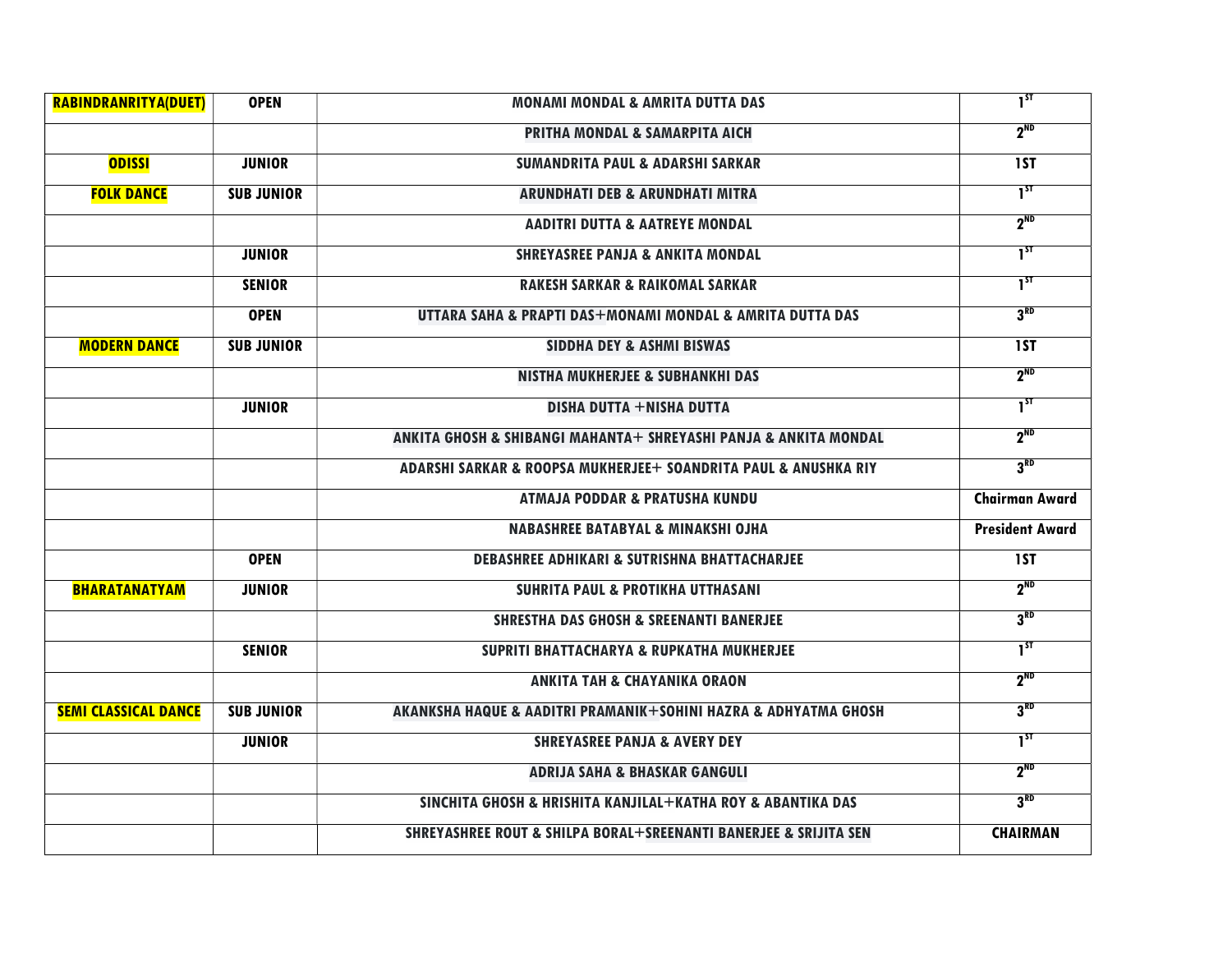| <b>SEMI CLASSICAL DANCE</b>           | <b>JUNIOR</b>     | SUHRITA PAUL & PROTIKHA UTTHASANI & AARADHYA SAHA & TRISHA CHAKRABORTY                           | <b>PRESIDENT</b>   |
|---------------------------------------|-------------------|--------------------------------------------------------------------------------------------------|--------------------|
|                                       | <b>SENIOR</b>     | <b>ANUPAMA GOSWAMI &amp; ADITI PAUL</b>                                                          | 3 <sup>RD</sup>    |
|                                       | <b>OPEN</b>       | <b>JAGRITI KAR &amp; SAMARPITA ROY</b>                                                           | $2^{ND}$           |
| <b>GAUDIYA NRITYA</b>                 | <b>SENIOR</b>     | <b>DEBOSMA &amp; DEBOPAMA GHOSH</b>                                                              | 1 <sup>st</sup>    |
| <b>KATHAK DANCE</b>                   | <b>SENIOR</b>     | <b>DIKHA AGARWAL &amp; MUSKAN AGARWAL</b>                                                        | $1^{5T}$           |
| <b>INSTRUMENTAL</b>                   | <b>SUB JUNIOR</b> | <b>ASMIKIRAN CHOWDHURY &amp; BHAVESH KODAPE</b>                                                  | $1^{5T}$           |
|                                       | <b>JUNIOR</b>     | <b>PRANAV. Y.DAWARE &amp; TEJASH R. TUPPARWAR</b>                                                | $1^{ST}$           |
| <b>MODERN SONG</b>                    | <b>OPEN</b>       | PADMA V. BHIVAGADE & PRABHA V. WASNIK                                                            | $1^{5T}$           |
|                                       |                   | <b>GROUP CATEGORY</b>                                                                            |                    |
| <b>GROUP DANCE</b><br>(CLASSICAL)     | <b>JUNIOR</b>     | MOHINI NRITYA KALA KENDRA + NRITYABASA PRERONA                                                   | $1^{ST}$           |
|                                       |                   | <b>NRITYANJALI</b>                                                                               | $2^{ND}$           |
|                                       |                   | <b>SFRUN NRITYABIKASH</b>                                                                        | 3 <sup>RD</sup>    |
|                                       | <b>SENIOR</b>     | KAJRI, KOLKATA+ BRADHAMAN BHOROT KALA MANJURI                                                    | $1^{ST}$           |
|                                       |                   | NABARANG DANCE ACADEMY + SFRUN NRITYABIKASH+PRATIVA CULTURAL CENTRE                              | $2^{ND}$           |
|                                       |                   | PURBA PUTIARY ACADEMY OF DANCE+NRITYANJALI+KATHAK RAIGARH GHARANA                                | 3rd                |
| <b>GROUP DANCE</b><br>(NON CLASSICAL) | <b>JUNIOR</b>     | <b>SRINRITYAM</b>                                                                                | 1st                |
|                                       |                   | MOHINI NRITYA KALA MANDIR                                                                        | 2 <sub>nd</sub>    |
|                                       |                   | NRITYABASA PRERONA +ANURAG NRITYA SANATHA                                                        | 3rd                |
|                                       |                   | PRATIVA CULTURAL CENTRE +NRITYA MANJURI                                                          | Chairman<br>Awarad |
| <b>GROUP DANCE</b><br>(NON CLASSICAL) | <b>SENIOR</b>     | SHRISTI, DURGAPUAR +NRITYABASA PRERONA+ BEHALA ANWESHA THE UUEST-<br><b>FOR SPECIAL CHILDERN</b> | 1 <sup>st</sup>    |
|                                       |                   | SRINRITYAM +PRATIDAN NATYA SANSTHA+ERAA KALA NIKETAN                                             | 2 <sub>nd</sub>    |
|                                       |                   | NRITYAMANJURI + R.A.FUSION TEAM                                                                  | 3 <sup>rd</sup>    |
|                                       |                   | VEDANTIKA+ ANURAG NRITYA SANATHA                                                                 | Chairman<br>Award  |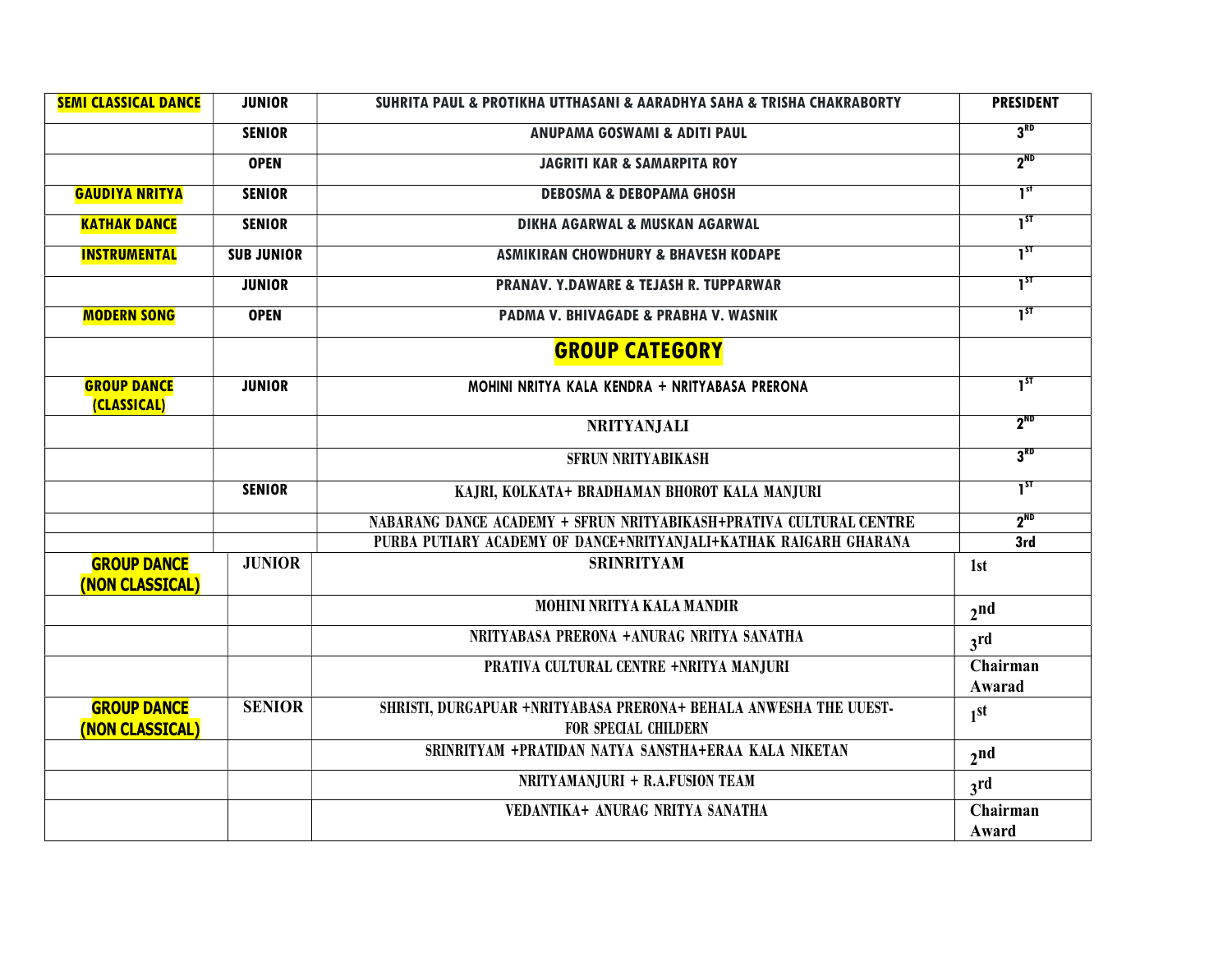|                                              |               | <b>KASBA ANUSTUP</b>                                         | <b>President Award</b> |
|----------------------------------------------|---------------|--------------------------------------------------------------|------------------------|
| <b>GROUP DANCE</b><br><b>(FOLK DANCE)</b>    | <b>JUNIOR</b> | SRINRITYAM + PRATISRUTI DANCE TEAM NO 01+ NRITYA NAAD        | 1 <sub>st</sub>        |
|                                              |               | NRITYABASA PRERONA+ ANURAG NRITYA SANATHA+ NRITYA MANJURI 01 | 2 <sub>nd</sub>        |
| <b>GROUP DANCE</b><br>(FOLK DANCE)           | <b>JUNIOR</b> | AGAMANI + SHRIKUTH MAHILA KALYAN KENDRA                      | 3 <sup>rd</sup>        |
|                                              |               | MOHINI NRITYA KALA MANDIR+ NRITYA MANJURI 02                 | Chairman<br>Award      |
|                                              | <b>SENIOR</b> | SOPTO SUR CULTURE SOCIETY + SUWA NRITYA CHHATISGARI FOLK     | 1 <sub>1</sub>         |
|                                              |               | SRINRITYAM +SHYAMA + SFRUN NRITYA BIKASH TIRTHA              | 2 <sub>nd</sub>        |
|                                              |               | NRITYAMANJURI +MEGHADIPA DANCE ACADEMY                       | 3 <sup>rd</sup>        |
|                                              |               | <b>MRIDANGAM</b>                                             | Chairman<br>Award      |
| <b>GROUP SONG</b><br>(CLASSICAL)             | <b>JUNIOR</b> | <b>SHILPIZ MUSIC ACADEMY</b>                                 | 2ND                    |
| <b>GROUP SONG</b><br><i><b>(GENERAL)</b></i> | <b>OPEN</b>   | <b>PRATIDHWANI</b>                                           | 1ST                    |

## -: IMPORTANT NOTICE:-

This is to inform all the Competitors / Guardian / Gurus that those who could not collect the Prizes & Certificates on 30<sup>th</sup> December 2021 then they are requested to collect their Prizes & Certificates from the below addresses & mentioned timings:

| <b>Date</b>                                     | Location        | <b>Address</b>                                                                                                    | <b>Contact Person</b>                                            | <b>Timing</b>        |
|-------------------------------------------------|-----------------|-------------------------------------------------------------------------------------------------------------------|------------------------------------------------------------------|----------------------|
| 8 <sup>th</sup> Jan to 9 <sup>th</sup> Jan 2022 | Purba Bardhaman | Indo Industries, G.T Road,<br>Purba Bardhaman 713101                                                              | Mr. Sudip Pal<br>+91 90644-50953/                                | 10.00am to<br>4.00pm |
| 17th Jan to 22th Jan 2022                       | Kolkata         | (Opp. Of Muchipara Petrol Pump)<br>Hindusthan Art & MusicSociety<br>124A/2, Kailash Ghosh Road,<br>Kolkata 700008 | 86408-56462<br>Ms Bratati Bera<br>033 2494-1236+91<br>8481950170 | 10.00am to<br>6.00pm |

1. Please carry original (allowed) admit card with ID Proof at the time of collecting prize. (For candidate)

2. Please carry original (allowed) admit card with ID Proof & authorization letter at the time of collecting prize. (For Guardian / Others).

3. Cash Prize List, Scholarship List & Top Candidates List & Others Award List will be published on  $25<sup>th</sup>$  January 2022.